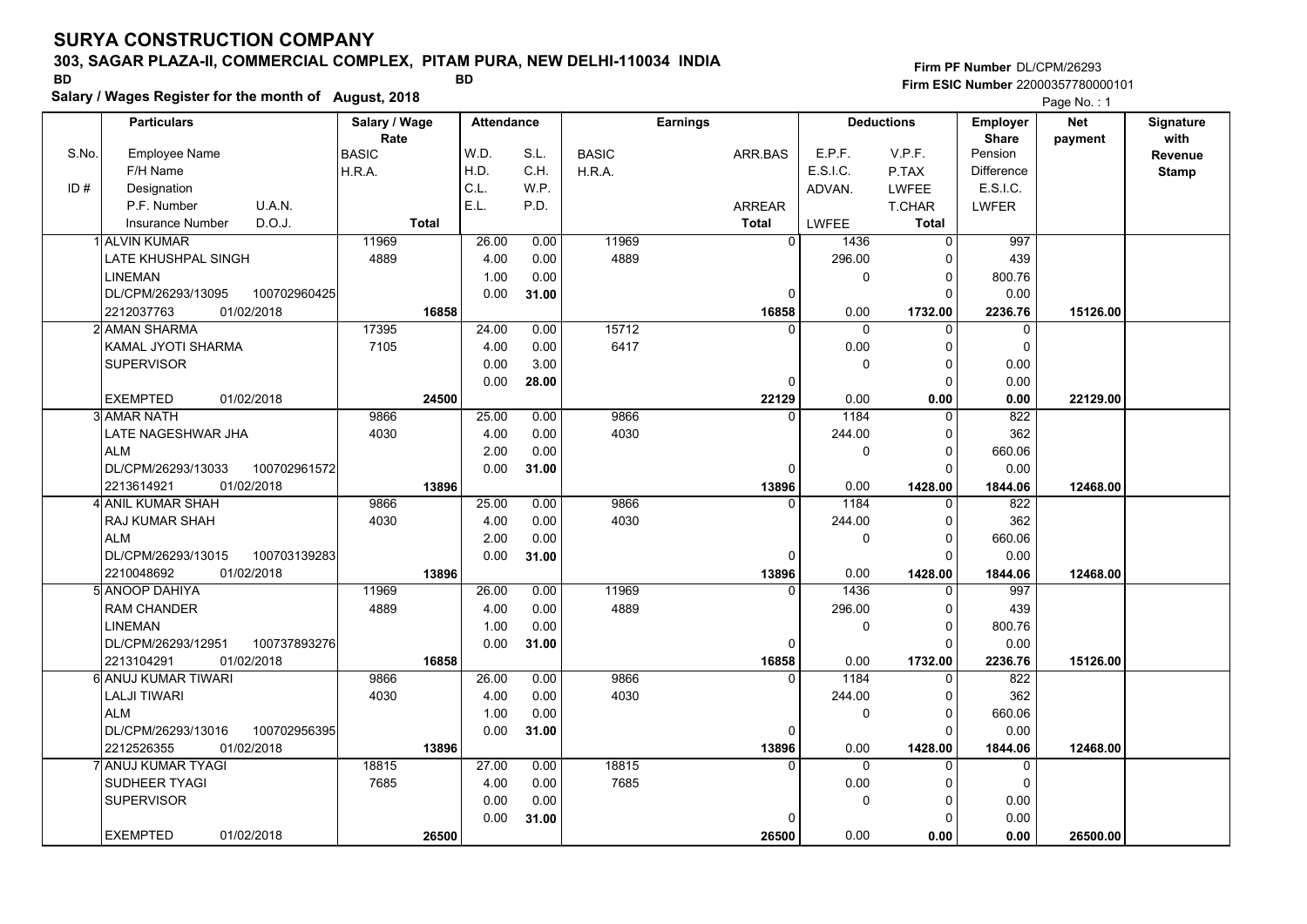### **303, SAGAR PLAZA-II, COMMERCIAL COMPLEX, PITAM PURA, NEW DELHI-110034 INDIA**

**Firm PF Number**DL/CPM/26293**Firm ESIC Number** 22000357780000101

|       | Salary / wages Register for the month of August, 2018 |              |               |              |                   |       |              |                 |                |              |                   |                 | Page No.: 2 |              |
|-------|-------------------------------------------------------|--------------|---------------|--------------|-------------------|-------|--------------|-----------------|----------------|--------------|-------------------|-----------------|-------------|--------------|
|       | <b>Particulars</b>                                    |              | Salary / Wage |              | <b>Attendance</b> |       |              | <b>Earnings</b> |                |              | <b>Deductions</b> | <b>Employer</b> | <b>Net</b>  | Signature    |
|       |                                                       |              | Rate          |              |                   |       |              |                 |                |              |                   | <b>Share</b>    | payment     | with         |
| S.No. | Employee Name                                         |              | <b>BASIC</b>  |              | W.D.              | S.L.  | <b>BASIC</b> |                 | ARR.BAS        | E.P.F.       | V.P.F.            | Pension         |             | Revenue      |
|       | F/H Name                                              |              | H.R.A.        |              | H.D.              | C.H.  | H.R.A.       |                 |                | E.S.I.C.     | P.TAX             | Difference      |             | <b>Stamp</b> |
| ID#   | Designation                                           |              |               |              | C.L.              | W.P.  |              |                 |                | ADVAN.       | <b>LWFEE</b>      | E.S.I.C.        |             |              |
|       | P.F. Number                                           | U.A.N.       |               |              | E.L.              | P.D.  |              |                 | <b>ARREAR</b>  |              | <b>T.CHAR</b>     | <b>LWFER</b>    |             |              |
|       | <b>Insurance Number</b>                               | D.O.J.       |               | <b>Total</b> |                   |       |              |                 | <b>Total</b>   | <b>LWFEE</b> | <b>Total</b>      |                 |             |              |
|       | <b>8 ANUP SINGH</b>                                   |              | 11969         |              | 27.00             | 0.00  | 11969        |                 | $\overline{0}$ | 1436         | $\overline{0}$    | 997             |             |              |
|       | LT . KRIPA RAM                                        |              | 4889          |              | 4.00              | 0.00  | 4889         |                 |                | 296.00       | $\Omega$          | 439             |             |              |
|       | <b>LINEMAN</b>                                        |              |               |              | 0.00              | 0.00  |              |                 |                | 0            | $\mathbf 0$       | 800.76          |             |              |
|       | DL/CPM/26293/12957                                    | 100702970812 |               |              | 0.00              | 31.00 |              |                 | $\Omega$       |              | $\Omega$          | 0.00            |             |              |
|       | 2213612693<br>01/02/2018                              |              |               | 16858        |                   |       |              |                 | 16858          | 0.00         | 1732.00           | 2236.76         | 15126.00    |              |
|       | 9 ARJUN                                               |              | 9866          |              | 25.00             | 0.00  | 9866         |                 | $\Omega$       | 1184         | 0                 | 822             |             |              |
|       | <b>PAPPU</b>                                          |              | 4030          |              | 4.00              | 0.00  | 4030         |                 |                | 244.00       | $\Omega$          | 362             |             |              |
|       | <b>ALM</b>                                            |              |               |              | 2.00              | 0.00  |              |                 |                | 0            | $\mathbf 0$       | 660.06          |             |              |
|       | DL/CPM/26293/13114                                    | 101098201910 |               |              | 0.00              | 31.00 |              |                 | $\Omega$       |              | $\Omega$          | 0.00            |             |              |
|       | 2016638028<br>01/02/2018                              |              |               | 13896        |                   |       |              |                 | 13896          | 0.00         | 1428.00           | 1844.06         | 12468.00    |              |
|       | 10 ASHOK KUMAR                                        |              | 9866          |              | 0.00              | 0.00  | 0            |                 | $\Omega$       | $\Omega$     | $\Omega$          | 0               |             |              |
|       | LATE BHIM SINGH                                       |              | 4030          |              | 0.00              | 0.00  | 0            |                 |                | 0.00         | $\mathbf 0$       | $\mathbf 0$     |             |              |
|       | <b>ALM</b>                                            |              |               |              | 0.00              | 31.00 |              |                 |                | 0            | $\mathbf 0$       | 0.00            |             |              |
|       | DL/CPM/26293/13130                                    | 100737048646 |               |              | 0.00              | 0.00  |              |                 | 0              |              | $\Omega$          | 0.00            |             |              |
|       | 01/02/2018<br>2213613249                              |              |               | 13896        |                   |       |              |                 | $\mathbf{0}$   | 0.00         | 0.00              | 0.00            | 0.00        |              |
|       | 11 ASHOK YADAV                                        |              | 9866          |              | 27.00             | 0.00  | 9866         |                 | $\Omega$       | 1184         | $\Omega$          | 822             |             |              |
|       | <b>HAKARU YADAV</b>                                   |              | 4030          |              | 4.00              | 0.00  | 4030         |                 |                | 244.00       | $\mathbf 0$       | 362             |             |              |
|       | <b>ALM</b>                                            |              |               |              | 0.00              | 0.00  |              |                 |                | 0            | $\mathbf 0$       | 660.06          |             |              |
|       | DL/CPM/26293/13081                                    | 100736589097 |               |              | 0.00              | 31.00 |              |                 | 0              |              | $\Omega$          | 0.00            |             |              |
|       | 01/02/2018<br>2213623399                              |              |               | 13896        |                   |       |              |                 | 13896          | 0.00         | 1428.00           | 1844.06         | 12468.00    |              |
|       | 12 BABLU MANDAL                                       |              | 11969         |              | 27.00             | 0.00  | 11969        |                 | $\Omega$       | 1436         | 0                 | 997             |             |              |
|       | <b>SIGESHWAR</b>                                      |              | 4889          |              | 4.00              | 0.00  | 4889         |                 |                | 296.00       | $\mathbf 0$       | 439             |             |              |
|       | <b>FOREMAN</b>                                        |              |               |              | 0.00              | 0.00  |              |                 |                | $\Omega$     | $\Omega$          | 800.76          |             |              |
|       | DL/CPM/26293/12940                                    | 100927921851 |               |              | 0.00              | 31.00 |              |                 | 0              |              | $\Omega$          | 0.00            |             |              |
|       | 2012893907<br>01/02/2018                              |              |               | 16858        |                   |       |              |                 | 16858          | 0.00         | 1732.00           | 2236.76         | 15126.00    |              |
|       | 13 BIJENDER KASHYAP                                   |              | 11969         |              | 26.00             | 0.00  | 11969        |                 | $\Omega$       | 1436         | 0                 | 997             |             |              |
|       | <b>OM PRAKASH</b>                                     |              | 4889          |              | 4.00              | 0.00  | 4889         |                 |                | 296.00       | $\mathbf 0$       | 439             |             |              |
|       | <b>LINEMAN</b>                                        |              |               |              | 1.00              | 0.00  |              |                 |                | 0            | $\mathbf 0$       | 800.76          |             |              |
|       | DL/CPM/26293/13090                                    | 100737573439 |               |              | 0.00              | 31.00 |              |                 | $\mathbf{0}$   |              | $\Omega$          | 0.00            |             |              |
|       | 2212868548<br>01/02/2018                              |              |               | 16858        |                   |       |              |                 | 16858          | 0.00         | 1732.00           | 2236.76         | 15126.00    |              |
|       | 14 BIJENDER SINGH                                     |              | 9866          |              | 26.00             | 0.00  | 9866         |                 | $\Omega$       | 1184         | $\overline{0}$    | 822             |             |              |
|       | <b>BALWANT SINGH</b>                                  |              | 4030          |              | 4.00              | 0.00  | 4030         |                 |                | 244.00       | $\mathbf 0$       | 362             |             |              |
|       | <b>ALM</b>                                            |              |               |              | 1.00              | 0.00  |              |                 |                | 0            | $\mathbf 0$       | 660.06          |             |              |
|       | DL/CPM/26293/13032                                    | 100702725732 |               |              | 0.00              | 31.00 |              |                 | $\Omega$       |              | $\Omega$          | 0.00            |             |              |
|       | 2207262251<br>01/02/2018                              |              |               | 13896        |                   |       |              |                 | 13896          | 0.00         | 1428.00           | 1844.06         | 12468.00    |              |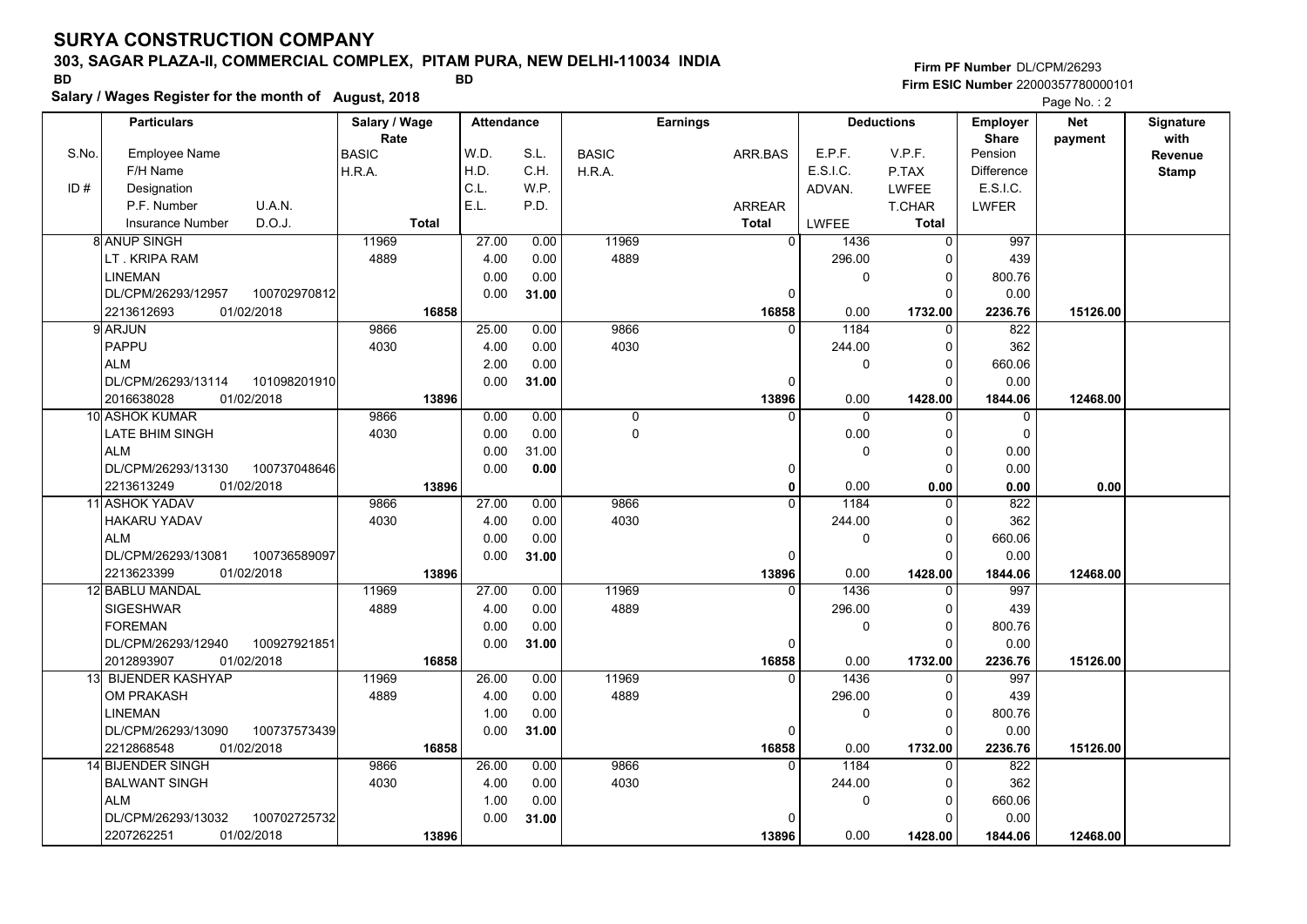### **303, SAGAR PLAZA-II, COMMERCIAL COMPLEX, PITAM PURA, NEW DELHI-110034 INDIA**

**Firm PF Number**DL/CPM/26293**Firm ESIC Number** 22000357780000101

|       | Salary / Wages Register for the month of August, 2018 |               |                   |       |              |                |          |                   |                 | Page No.: 3 |                  |
|-------|-------------------------------------------------------|---------------|-------------------|-------|--------------|----------------|----------|-------------------|-----------------|-------------|------------------|
|       | <b>Particulars</b>                                    | Salary / Wage | <b>Attendance</b> |       |              | Earnings       |          | <b>Deductions</b> | Employer        | <b>Net</b>  | <b>Signature</b> |
|       |                                                       | Rate          |                   |       |              |                |          |                   | <b>Share</b>    | payment     | with             |
| S.No. | <b>Employee Name</b>                                  | BASIC         | W.D.              | S.L.  | <b>BASIC</b> | ARR.BAS        | E.P.F.   | V.P.F.            | Pension         |             | Revenue          |
|       | F/H Name                                              | H.R.A.        | H.D.              | C.H.  | H.R.A.       |                | E.S.I.C. | P.TAX             | Difference      |             | <b>Stamp</b>     |
| ID#   | Designation                                           |               | C.L.              | W.P.  |              |                | ADVAN.   | <b>LWFEE</b>      | <b>E.S.I.C.</b> |             |                  |
|       | P.F. Number<br>U.A.N.                                 |               | E.L.              | P.D.  |              | <b>ARREAR</b>  |          | T.CHAR            | <b>LWFER</b>    |             |                  |
|       | D.O.J.<br><b>Insurance Number</b>                     | <b>Total</b>  |                   |       |              | <b>Total</b>   | LWFEE    | <b>Total</b>      |                 |             |                  |
|       | 15 BIRENDER                                           | 11969         | 27.00             | 0.00  | 11969        | $\overline{0}$ | 1436     | $\mathbf 0$       | 997             |             |                  |
|       | LT SURAJ MAL                                          | 4889          | 4.00              | 0.00  | 4889         |                | 296.00   | $\Omega$          | 439             |             |                  |
|       | <b>LINEMAN</b>                                        |               | 0.00              | 0.00  |              |                | 0        | $\mathbf 0$       | 800.76          |             |                  |
|       | DL/CPM/26293/12956<br>100702972901                    |               | 0.00              | 31.00 |              | 0              |          | $\Omega$          | 0.00            |             |                  |
|       | 2213674436<br>01/02/2018                              | 16858         |                   |       |              | 16858          | 0.00     | 1732.00           | 2236.76         | 15126.00    |                  |
|       | 16 BYAS PRASAD                                        | 9866          | 23.00             | 0.00  | 9866         | $\Omega$       | 1184     | $\Omega$          | 822             |             |                  |
|       | <b>MOHAN PRASAD</b>                                   | 4030          | 4.00              | 0.00  | 4030         |                | 244.00   | 0                 | 362             |             |                  |
|       | <b>ALM</b>                                            |               | 4.00              | 0.00  |              |                | 0        | $\Omega$          | 660.06          |             |                  |
|       | DL/CPM/26293/13017<br>100737336161                    |               | 0.00              | 31.00 |              | 0              |          | $\Omega$          | 0.00            |             |                  |
|       | 2016086946<br>01/02/2018                              | 13896         |                   |       |              | 13896          | 0.00     | 1428.00           | 1844.06         | 12468.00    |                  |
|       | 17 CHAMAN                                             | 9866          | 26.00             | 0.00  | 9866         | $\Omega$       | 1184     | $\Omega$          | 822             |             |                  |
|       | <b>LEKH RAJ</b>                                       | 4030          | 4.00              | 0.00  | 4030         |                | 244.00   | $\Omega$          | 362             |             |                  |
|       | <b>ALM</b>                                            |               | 1.00              | 0.00  |              |                | 0        | $\Omega$          | 660.06          |             |                  |
|       | DL/CPM/26293/12999<br>101098201906                    |               | 0.00              | 31.00 |              | 0              |          | $\Omega$          | 0.00            |             |                  |
|       | 2016605911<br>01/02/2018                              | 13896         |                   |       |              | 13896          | 0.00     | 1428.00           | 1844.06         | 12468.00    |                  |
|       | <b>18 CHETAN KUMAR</b>                                | 11969         | 27.00             | 0.00  | 11969        | $\Omega$       | 1436     | $\Omega$          | 997             |             |                  |
|       | NARAYAN SINGH PAL                                     | 4889          | 4.00              | 0.00  | 4889         |                | 296.00   | $\Omega$          | 439             |             |                  |
|       | <b>LINEMAN</b>                                        |               | 0.00              | 0.00  |              |                | 0        | $\mathbf 0$       | 800.76          |             |                  |
|       | DL/CPM/26293/12947<br>100737500059                    |               | 0.00              | 31.00 |              | 0              |          | $\Omega$          | 0.00            |             |                  |
|       | 2206596547<br>01/02/2018                              | 16858         |                   |       |              | 16858          | 0.00     | 1732.00           | 2236.76         | 15126.00    |                  |
|       | 19 CHHOTAKAN MUKHIYA                                  | 9866          | 27.00             | 0.00  | 9866         | $\Omega$       | 1184     | $\Omega$          | 822             |             |                  |
|       | LT. RAMAJI MUKHIYA                                    | 4030          | 4.00              | 0.00  | 4030         |                | 244.00   | $\Omega$          | 362             |             |                  |
|       | <b>ALM</b>                                            |               | 0.00              | 0.00  |              |                | 0        | $\Omega$          | 660.06          |             |                  |
|       | DL/CPM/26293/13112<br>100737103069                    |               | 0.00              | 31.00 |              | $\Omega$       |          | $\Omega$          | 0.00            |             |                  |
|       | 2207262194<br>01/02/2018                              | 13896         |                   |       |              | 13896          | 0.00     | 1428.00           | 1844.06         | 12468.00    |                  |
|       | 20 CHHOTE LAL                                         | 11969         | 27.00             | 0.00  | 11969        | $\Omega$       | 1436     | $\Omega$          | 997             |             |                  |
|       | <b>SARJU PRASAD</b>                                   | 4889          | 4.00              | 0.00  | 4889         |                | 296.00   | $\mathbf 0$       | 439             |             |                  |
|       | LINEMAN                                               |               | 0.00              | 0.00  |              |                | 0        | 0                 | 800.76          |             |                  |
|       | DL/CPM/26293/12960<br>100703243826                    |               | 0.00              | 31.00 |              | 0              |          | $\Omega$          | 0.00            |             |                  |
|       | 2206568813<br>01/02/2018                              | 16858         |                   |       |              | 16858          | 0.00     | 1732.00           | 2236.76         | 15126.00    |                  |
|       | 21 CHIRAG BHATNAGAR                                   | 9866          | 26.00             | 0.00  | 9866         | $\Omega$       | 1184     | $\Omega$          | 822             |             |                  |
|       | <b>NARESH KUMAR</b>                                   | 4030          | 4.00              | 0.00  | 4030         |                | 244.00   | 0                 | 362             |             |                  |
|       | <b>ALM</b>                                            |               | 1.00              | 0.00  |              |                | 0        | $\Omega$          | 660.06          |             |                  |
|       | 100737513291<br>DL/CPM/26293/12966                    |               | 0.00              | 31.00 |              | 0              |          | $\Omega$          | 0.00            |             |                  |
|       | 1013583678<br>01/02/2018                              | 13896         |                   |       |              | 13896          | 0.00     | 1428.00           | 1844.06         | 12468.00    |                  |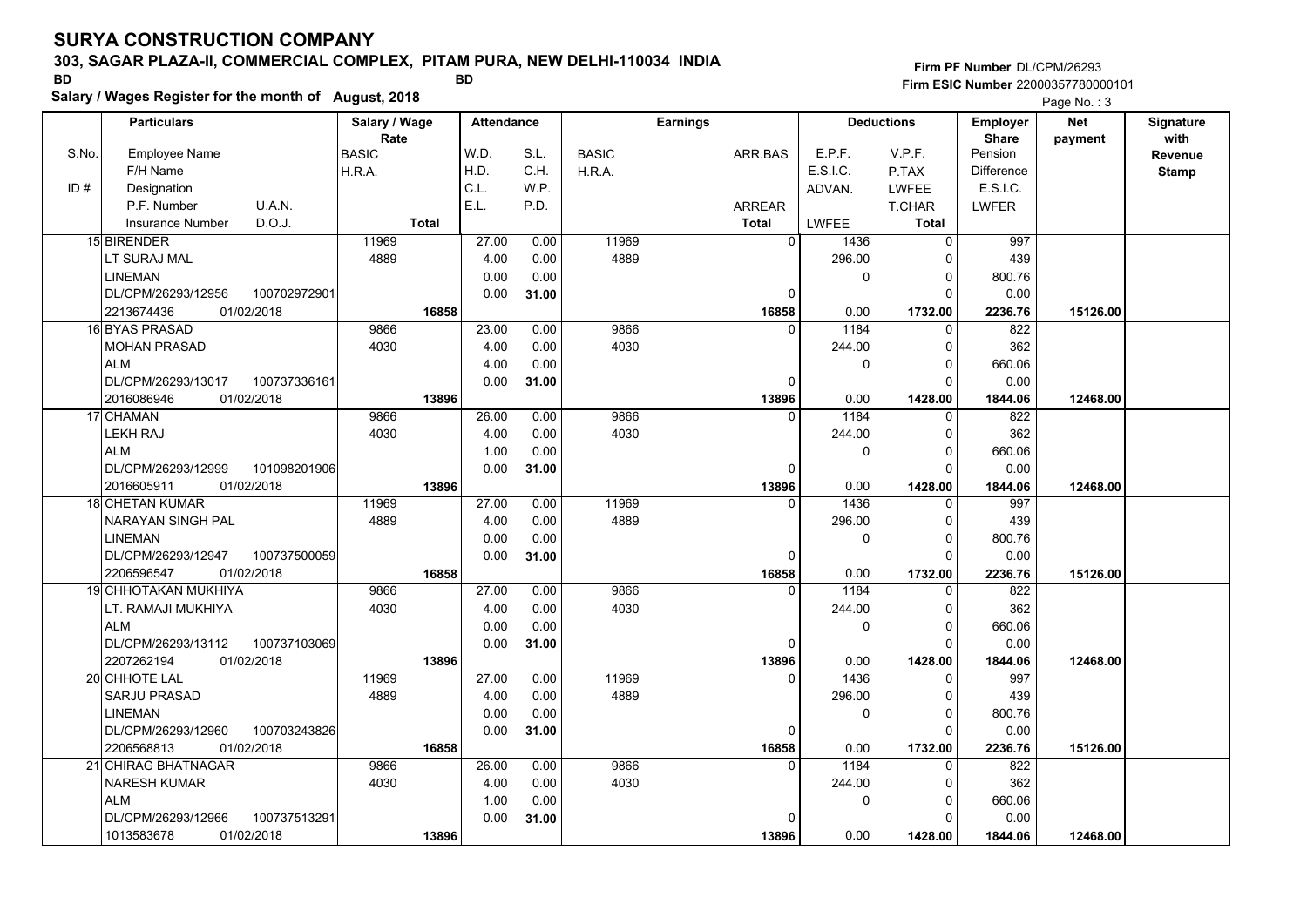### **303, SAGAR PLAZA-II, COMMERCIAL COMPLEX, PITAM PURA, NEW DELHI-110034 INDIA**

**Salary / Wages Register for the month of August, 2018 BD BD**

#### **Firm PF Number**DL/CPM/26293**Firm ESIC Number** 22000357780000101

|       | <b>Particulars</b>                 | Salary / Wage<br>Rate | <b>Attendance</b> |       |              | <b>Earnings</b> |              | <b>Deductions</b> | Employer<br><b>Share</b> | <b>Net</b> | Signature<br>with |
|-------|------------------------------------|-----------------------|-------------------|-------|--------------|-----------------|--------------|-------------------|--------------------------|------------|-------------------|
| S.No. | Employee Name                      | BASIC                 | W.D.              | S.L.  | <b>BASIC</b> | ARR BAS         | E.P.F.       | V.P.F.            | Pension                  | payment    | <b>Revenue</b>    |
|       | F/H Name                           | H.R.A.                | H.D.              | C.H.  | H.R.A.       |                 | E.S.I.C.     | P.TAX             | Difference               |            | <b>Stamp</b>      |
| ID#   | Designation                        |                       | C.L.              | W.P.  |              |                 | ADVAN.       | <b>LWFEE</b>      | E.S.I.C.                 |            |                   |
|       | U.A.N.<br>P.F. Number              |                       | E.L.              | P.D.  |              | <b>ARREAR</b>   |              | T.CHAR            | <b>LWFER</b>             |            |                   |
|       | D.O.J.<br>Insurance Number         | <b>Total</b>          |                   |       |              | <b>Total</b>    | <b>LWFEE</b> | Total             |                          |            |                   |
|       | 22 DAYAKANT THAKUR                 | 11969                 | 27.00             | 0.00  | 11969        | $\mathbf{0}$    | 1436         | $\mathbf 0$       | 997                      |            |                   |
|       | LATE YOGENDRA THAKUR               | 4889                  | 4.00              | 0.00  | 4889         |                 | 296.00       | O                 | 439                      |            |                   |
|       | <b>LINEMAN</b>                     |                       | 0.00              | 0.00  |              |                 | $\mathbf 0$  | $\Omega$          | 800.76                   |            |                   |
|       | DL/CPM/26293/13026<br>100702964650 |                       | 0.00              | 31.00 |              | $\Omega$        |              | $\Omega$          | 0.00                     |            |                   |
|       | 2203173891<br>01/02/2018           | 16858                 |                   |       |              | 16858           | 0.00         | 1732.00           | 2236.76                  | 15126.00   |                   |
|       | 23 DEEPAK PAL                      | 9866                  | 26.00             | 0.00  | 9866         | $\Omega$        | 1184         | 0                 | 822                      |            |                   |
|       | <b>BISHAMBER</b>                   | 4030                  | 4.00              | 0.00  | 4030         |                 | 244.00       | $\Omega$          | 362                      |            |                   |
|       | <b>ALM</b>                         |                       | 1.00              | 0.00  |              |                 | 0            | $\Omega$          | 660.06                   |            |                   |
|       | DL/CPM/26293/13030<br>100736153680 |                       | 0.00              | 31.00 |              | $\Omega$        |              | $\Omega$          | 0.00                     |            |                   |
|       | 01/02/2018<br>2213613412           | 13896                 |                   |       |              | 13896           | 0.00         | 1428.00           | 1844.06                  | 12468.00   |                   |
|       | 24 DHARAM SINGH                    | 11969                 | 26.00             | 0.00  | 11969        | $\Omega$        | 1436         | 0                 | 997                      |            |                   |
|       | LATE PURAN SINGH                   | 4889                  | 4.00              | 0.00  | 4889         |                 | 296.00       | $\Omega$          | 439                      |            |                   |
|       | <b>LINEMAN</b>                     |                       | 1.00              | 0.00  |              |                 | 0            | $\Omega$          | 800.76                   |            |                   |
|       | DL/CPM/26293/13120<br>100737064436 |                       | 0.00              | 31.00 |              | $\Omega$        |              | $\Omega$          | 0.00                     |            |                   |
|       | 2207266813<br>01/02/2018           | 16858                 |                   |       |              | 16858           | 0.00         | 1732.00           | 2236.76                  | 15126.00   |                   |
|       | 25 DHARAMBIR                       | 9866                  | 26.00             | 0.00  | 9866         | $\Omega$        | 1184         | $\Omega$          | 822                      |            |                   |
|       | <b>CHARAN SINGH</b>                | 4030                  | 4.00              | 0.00  | 4030         |                 | 244.00       | $\Omega$          | 362                      |            |                   |
|       | <b>ALM</b>                         |                       | 1.00              | 0.00  |              |                 | 0            | $\Omega$          | 660.06                   |            |                   |
|       | DL/CPM/26293/13250<br>101300279559 |                       | 0.00              | 31.00 |              | $\Omega$        |              | 0                 | 0.00                     |            |                   |
|       | 2213602013<br>02/05/2018           | 13896                 |                   |       |              | 13896           | 0.00         | 1428.00           | 1844.06                  | 12468.00   |                   |
|       | 26 DHARMENDER KUMAR                | 11969                 | 27.00             | 0.00  | 11969        | $\Omega$        | 1436         | $\Omega$          | 997                      |            |                   |
|       | <b>MAHADEV</b>                     | 4889                  | 4.00              | 0.00  | 4889         |                 | 296.00       | $\Omega$          | 439                      |            |                   |
|       | <b>LINEMAN</b>                     |                       | 0.00              | 0.00  |              |                 | 0            | $\mathbf 0$       | 800.76                   |            |                   |
|       | 100702986633<br>DL/CPM/26293/12954 |                       | 0.00              | 31.00 |              | 0               |              | $\Omega$          | 0.00                     |            |                   |
|       | 2213613521<br>01/02/2018           | 16858                 |                   |       |              | 16858           | 0.00         | 1732.00           | 2236.76                  | 15126.00   |                   |
|       | 27 DINESH                          | 11969                 | 26.00             | 0.00  | 11969        |                 | 1436         | $\Omega$          | 997                      |            |                   |
|       | <b>JAI KISHAN</b>                  | 4889                  | 4.00              | 0.00  | 4889         |                 | 296.00       | 0                 | 439                      |            |                   |
|       | <b>LINEMAN</b>                     |                       | 1.00              | 0.00  |              |                 | $\pmb{0}$    | 0                 | 800.76                   |            |                   |
|       | DL/CPM/26293/13020<br>100702883529 |                       | 0.00              | 31.00 |              | 0               |              | $\Omega$          | 0.00                     |            |                   |
|       | 2213623403<br>01/02/2018           | 16858                 |                   |       |              | 16858           | 0.00         | 1732.00           | 2236.76                  | 15126.00   |                   |
|       | 28 DINESH                          | 11969                 | 26.00             | 0.00  | 11969        | $\Omega$        | 1436         | $\Omega$          | 997                      |            |                   |
|       | <b>RICHPAL</b>                     | 4889                  | 4.00              | 0.00  | 4889         |                 | 296.00       | 0                 | 439                      |            |                   |
|       | <b>LINEMAN</b>                     |                       | 1.00              | 0.00  |              |                 | 0            | $\Omega$          | 800.76                   |            |                   |
|       | DL/CPM/26293/13292<br>101335918385 |                       | 0.00              | 31.00 |              |                 |              | $\Omega$          | 0.00                     |            |                   |
|       | 2016730543<br>02/05/2018           | 16858                 |                   |       |              | 16858           | 0.00         | 1732.00           | 2236.76                  | 15126.00   |                   |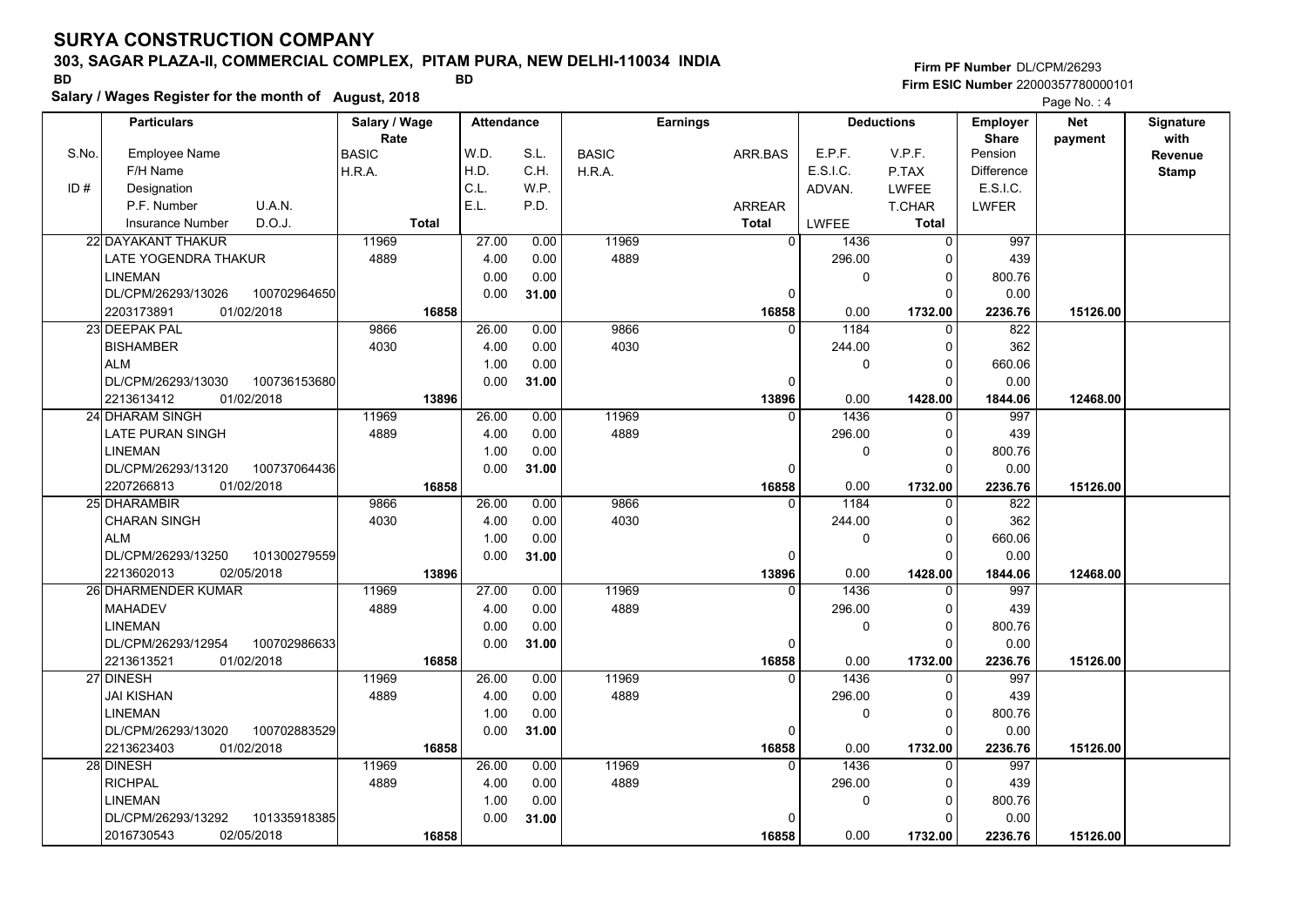### **303, SAGAR PLAZA-II, COMMERCIAL COMPLEX, PITAM PURA, NEW DELHI-110034 INDIA**

**Firm PF Number**DL/CPM/26293**Firm ESIC Number** 22000357780000101

|       | Salary / Wages Register for the month of August, 2018 |               |                   |       |              |                 |             | Page No.: 5       |                 |            |              |
|-------|-------------------------------------------------------|---------------|-------------------|-------|--------------|-----------------|-------------|-------------------|-----------------|------------|--------------|
|       | <b>Particulars</b>                                    | Salary / Wage | <b>Attendance</b> |       |              | <b>Earnings</b> |             | <b>Deductions</b> | <b>Employer</b> | <b>Net</b> | Signature    |
|       |                                                       | Rate          |                   |       |              |                 |             |                   | <b>Share</b>    | payment    | with         |
| S.No. | <b>Employee Name</b>                                  | <b>BASIC</b>  | W.D.              | S.L.  | <b>BASIC</b> | ARR.BAS         | E.P.F.      | V.P.F.            | Pension         |            | Revenue      |
|       | F/H Name                                              | H.R.A.        | H.D.              | C.H.  | H.R.A.       |                 | E.S.I.C.    | P.TAX             | Difference      |            | <b>Stamp</b> |
| ID#   | Designation                                           |               | C.L.              | W.P.  |              |                 | ADVAN.      | <b>LWFEE</b>      | E.S.I.C.        |            |              |
|       | P.F. Number<br>U.A.N.                                 |               | E.L.              | P.D.  |              | <b>ARREAR</b>   |             | <b>T.CHAR</b>     | LWFER           |            |              |
|       | D.O.J.<br><b>Insurance Number</b>                     | <b>Total</b>  |                   |       |              | <b>Total</b>    | LWFEE       | <b>Total</b>      |                 |            |              |
|       | 29 DINESH KUMAR                                       | 9866          | 26.00             | 0.00  | 9866         | $\Omega$        | 1184        | $\Omega$          | 822             |            |              |
|       | JAMUNA DASS                                           | 4030          | 4.00              | 0.00  | 4030         |                 | 244.00      |                   | 362             |            |              |
|       | <b>ALM</b>                                            |               | 1.00              | 0.00  |              |                 | 0           | 0                 | 660.06          |            |              |
|       | DL/CPM/26293/12978<br>100702886927                    |               | 0.00              | 31.00 |              | $\Omega$        |             | $\Omega$          | 0.00            |            |              |
|       | 01/02/2018<br>2211638153                              | 13896         |                   |       |              | 13896           | 0.00        | 1428.00           | 1844.06         | 12468.00   |              |
|       | 30 GUPTESHWAR PRASAD                                  | 9866          | 27.00             | 0.00  | 9866         |                 | 1184        | O                 | 822             |            |              |
|       | <b>HARIDWAR RAM</b>                                   | 4030          | 4.00              | 0.00  | 4030         |                 | 244.00      | $\Omega$          | 362             |            |              |
|       | <b>ALM</b>                                            |               | 0.00              | 0.00  |              |                 | 0           | $\Omega$          | 660.06          |            |              |
|       | DL/CPM/26293/12972<br>100702860205                    |               | 0.00              | 31.00 |              | $\Omega$        |             | ŋ                 | 0.00            |            |              |
|       | 01/02/2018<br>2206596548                              | 13896         |                   |       |              | 13896           | 0.00        | 1428.00           | 1844.06         | 12468.00   |              |
|       | 31 HARISH                                             | 11969         | 27.00             | 0.00  | 11969        | $\Omega$        | 1436        | 0                 | 997             |            |              |
|       | <b>RAMANAND</b>                                       | 4889          | 4.00              | 0.00  | 4889         |                 | 296.00      | 0                 | 439             |            |              |
|       | <b>LINEMAN</b>                                        |               | 0.00              | 0.00  |              |                 | $\Omega$    | $\Omega$          | 800.76          |            |              |
|       | DL/CPM/26293/12958<br>100703178094                    |               | 0.00              | 31.00 |              | $\Omega$        |             | $\Omega$          | 0.00            |            |              |
|       | 2206582757<br>01/02/2018                              | 16858         |                   |       |              | 16858           | 0.00        | 1732.00           | 2236.76         | 15126.00   |              |
|       | 32 HIRA LAL                                           | 9866          | 26.00             | 0.00  | 9866         | $\Omega$        | 1184        | $\Omega$          | 822             |            |              |
|       | LATE ROSHAN LAL                                       | 4030          | 4.00              | 0.00  | 4030         |                 | 244.00      | $\Omega$          | 362             |            |              |
|       | <b>ALM</b>                                            |               | 1.00              | 0.00  |              |                 | 0           | 0                 | 660.06          |            |              |
|       | DL/CPM/26293/12973<br>100737067201                    |               | 0.00              | 31.00 |              | $\Omega$        |             | ŋ                 | 0.00            |            |              |
|       | 01/02/2018<br>2212840945                              | 13896         |                   |       |              | 13896           | 0.00        | 1428.00           | 1844.06         | 12468.00   |              |
|       | 33 JAI BHAGWAN                                        | 11969         | 25.00             | 0.00  | 11969        |                 | 1436        | 0                 | 997             |            |              |
|       | <b>ISHWAR SINGH</b>                                   | 4889          | 4.00              | 0.00  | 4889         |                 | 296.00      | $\Omega$          | 439             |            |              |
|       | <b>LINEMAN</b>                                        |               | 2.00              | 0.00  |              |                 | $\mathbf 0$ | $\Omega$          | 800.76          |            |              |
|       | DL/CPM/26293/13079<br>100702873931                    |               | 0.00              | 31.00 |              | $\Omega$        |             | $\Omega$          | 0.00            |            |              |
|       | 2207259838<br>01/02/2018                              | 16858         |                   |       |              | 16858           | 0.00        | 1732.00           | 2236.76         | 15126.00   |              |
|       | 34 JITENDER                                           | 9866          | 26.00             | 0.00  | 9866         | $\Omega$        | 1184        | $\Omega$          | 822             |            |              |
|       | LATE NAFE SINGH                                       | 4030          | 4.00              | 0.00  | 4030         |                 | 244.00      | $\Omega$          | 362             |            |              |
|       | <b>ALM</b>                                            |               | 1.00              | 0.00  |              |                 | 0           | 0                 | 660.06          |            |              |
|       | 100919887344<br>DL/CPM/26293/13082                    |               | 0.00              | 31.00 |              | $\Omega$        |             | $\Omega$          | 0.00            |            |              |
|       | 2016203338<br>01/02/2018                              | 13896         |                   |       |              | 13896           | 0.00        | 1428.00           | 1844.06         | 12468.00   |              |
|       | 35 KAMLESH KUMAR                                      | 9866          | 26.00             | 0.00  | 9866         | $\Omega$        | 1184        | U                 | 822             |            |              |
|       | SAYAFAL                                               | 4030          | 4.00              | 0.00  | 4030         |                 | 244.00      | $\Omega$          | 362             |            |              |
|       | <b>ALM</b>                                            |               | 1.00              | 0.00  |              |                 | $\mathbf 0$ | $\Omega$          | 660.06          |            |              |
|       | DL/CPM/26293/13125<br>100738267281                    |               | 0.00              | 31.00 |              |                 |             | $\Omega$          | 0.00            |            |              |
|       | 2211693522<br>01/02/2018                              | 13896         |                   |       |              | 13896           | 0.00        | 1428.00           | 1844.06         | 12468.00   |              |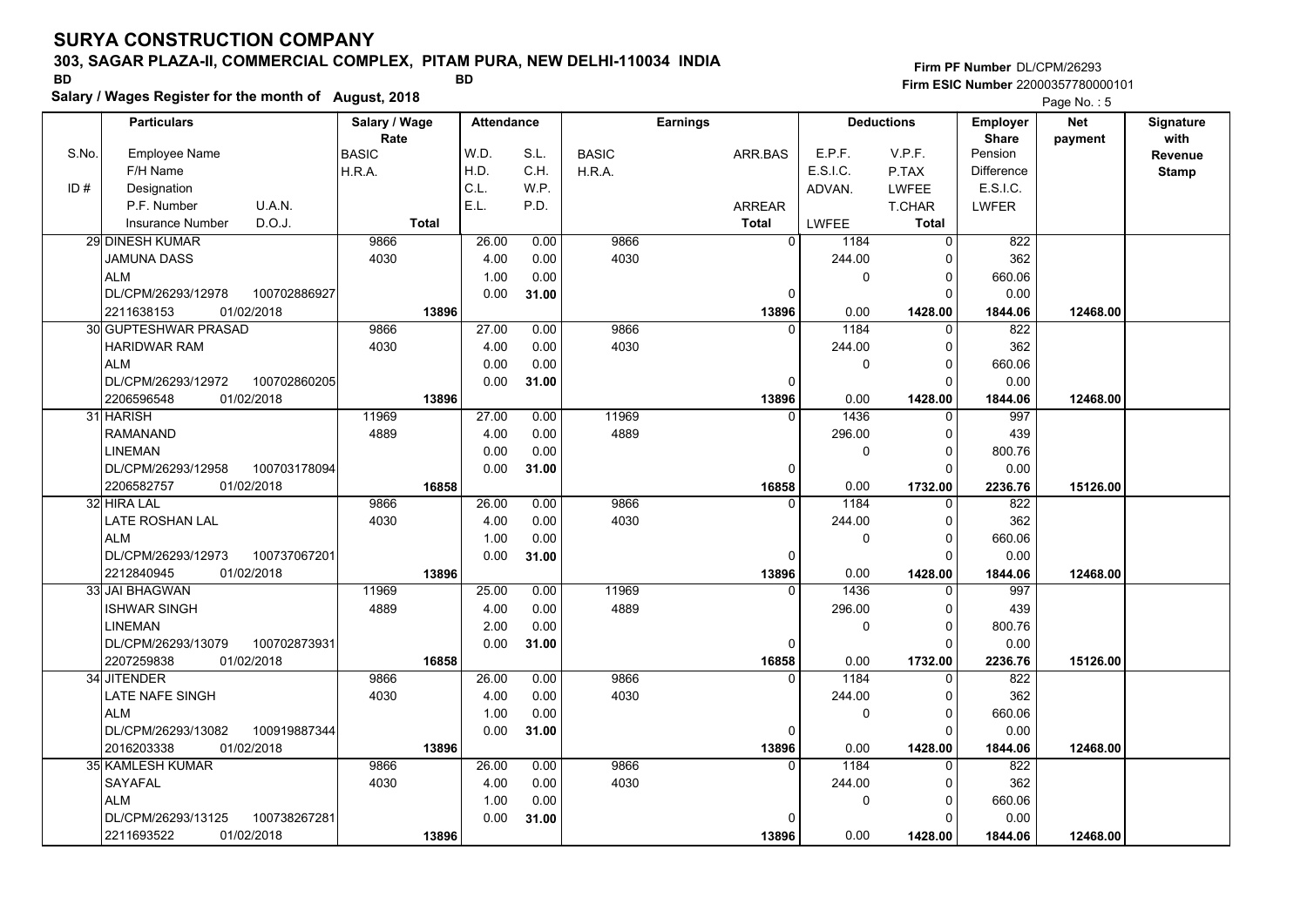### **303, SAGAR PLAZA-II, COMMERCIAL COMPLEX, PITAM PURA, NEW DELHI-110034 INDIA**

**Salary / Wages Register for the month of August, 2018 BD BD**

#### **Firm PF Number**DL/CPM/26293**Firm ESIC Number** 22000357780000101

|       | <b>Particulars</b>                 | Salary / Wage        | <b>Attendance</b> |       |              | <b>Earnings</b> |              | <b>Deductions</b> | Employer                | <b>Net</b> | Signature              |
|-------|------------------------------------|----------------------|-------------------|-------|--------------|-----------------|--------------|-------------------|-------------------------|------------|------------------------|
| S.No. | Employee Name                      | Rate<br><b>BASIC</b> | W.D.              | S.L.  | <b>BASIC</b> | ARR.BAS         | E.P.F.       | V.P.F.            | <b>Share</b><br>Pension | payment    | with<br><b>Revenue</b> |
|       | F/H Name                           | H.R.A.               | H.D.              | C.H.  | H.R.A.       |                 | E.S.I.C.     | P.TAX             | <b>Difference</b>       |            | <b>Stamp</b>           |
| ID#   | Designation                        |                      | C.L.              | W.P.  |              |                 | ADVAN.       | <b>LWFEE</b>      | E.S.I.C.                |            |                        |
|       | U.A.N.<br>P.F. Number              |                      | E.L.              | P.D.  |              | ARREAR          |              | T.CHAR            | <b>LWFER</b>            |            |                        |
|       | D.O.J.<br><b>Insurance Number</b>  | <b>Total</b>         |                   |       |              | <b>Total</b>    | <b>LWFEE</b> | Total             |                         |            |                        |
|       | 36 KARAM BIR                       | 9866                 | 19.00             | 0.00  | 7002         | $\Omega$        | 840          | 0                 | 583                     |            |                        |
|       | <b>HOSHIYAR SINGH</b>              | 4030                 | 3.00              | 0.00  | 2860         |                 | 173.00       | $\Omega$          | 257                     |            |                        |
|       | <b>ALM</b>                         |                      | 0.00              | 3.00  |              |                 | 0            | $\mathbf 0$       | 468.45                  |            |                        |
|       | DL/CPM/26293/<br>$\Omega$          |                      | 0.00              | 22.00 |              | $\mathbf 0$     |              | $\Omega$          | 0.00                    |            |                        |
|       | 07/08/2018                         | 13896                |                   |       |              | 9862            | 0.00         | 1013.00           | 1308.45                 | 8849.00    |                        |
|       | 37 KISHORI LAL                     | 11969                | 19.00             | 0.00  | 10425        | $\Omega$        | 1251         | 0                 | 868                     |            |                        |
|       | <b>MOHAN LAL</b>                   | 4889                 | 3.00              | 0.00  | 4258         |                 | 257.00       | $\Omega$          | 383                     |            |                        |
|       | <b>LINEMAN</b>                     |                      | 0.00              | 4.00  |              |                 | 0            | $\Omega$          | 697.44                  |            |                        |
|       | DL/CPM/26293/13123<br>100737333971 |                      | 5.00              | 27.00 |              | $\mathbf 0$     |              | $\Omega$          | 0.00                    |            |                        |
|       | 01/02/2018<br>2015969559           | 16858                |                   |       |              | 14683           | 0.00         | 1508.00           | 1948.44                 | 13175.00   |                        |
|       | 38 KRISHAN                         | 9866                 | 27.00             | 0.00  | 9866         | $\Omega$        | 1184         | 0                 | 822                     |            |                        |
|       | <b>CHHOTE LAL</b>                  | 4030                 | 4.00              | 0.00  | 4030         |                 | 244.00       | $\Omega$          | 362                     |            |                        |
|       | <b>ALM</b>                         |                      | 0.00              | 0.00  |              |                 | 0            | $\Omega$          | 660.06                  |            |                        |
|       | DL/CPM/26293/12962<br>100736241537 |                      | 0.00              | 31.00 |              | $\mathbf 0$     |              | $\Omega$          | 0.00                    |            |                        |
|       | 2213613427<br>01/02/2018           | 13896                |                   |       |              | 13896           | 0.00         | 1428.00           | 1844.06                 | 12468.00   |                        |
|       | <b>39 KRISHAN KUMAR</b>            | 11969                | 26.00             | 0.00  | 11969        | $\Omega$        | 1436         | $\Omega$          | 997                     |            |                        |
|       | <b>RAM KALAN</b>                   | 4889                 | 4.00              | 0.00  | 4889         |                 | 296.00       | $\Omega$          | 439                     |            |                        |
|       | <b>LINEMAN</b>                     |                      | 1.00              | 0.00  |              |                 | 0            | $\Omega$          | 800.76                  |            |                        |
|       | DL/CPM/26293/13098<br>100737902222 |                      | 0.00              | 31.00 |              | $\mathbf 0$     |              | $\Omega$          | 0.00                    |            |                        |
|       | 2212664400<br>01/02/2018           | 16858                |                   |       |              | 16858           | 0.00         | 1732.00           | 2236.76                 | 15126.00   |                        |
|       | 40 KRISHAN KUMAR                   | 9866                 | 25.00             | 0.00  | 9866         | $\Omega$        | 1184         | $\Omega$          | 822                     |            |                        |
|       | LATE SHYAM LAL                     | 4030                 | 4.00              | 0.00  | 4030         |                 | 244.00       | $\Omega$          | 362                     |            |                        |
|       | <b>ALM</b>                         |                      | 2.00              | 0.00  |              |                 | 0            | $\mathbf 0$       | 660.06                  |            |                        |
|       | 100737071420<br>DL/CPM/26293/13109 |                      | 0.00              | 31.00 |              | 0               |              | $\Omega$          | 0.00                    |            |                        |
|       | 2213942143<br>01/02/2018           | 13896                |                   |       |              | 13896           | 0.00         | 1428.00           | 1844.06                 | 12468.00   |                        |
|       | 41 KRISHAN KUMAR                   | 11969                | 26.00             | 0.00  | 11969        | $\Omega$        | 1436         | $\Omega$          | 997                     |            |                        |
|       | DEEP CHAND                         | 4889                 | 4.00              | 0.00  | 4889         |                 | 296.00       | $\Omega$          | 439                     |            |                        |
|       | <b>LINEMAN</b>                     |                      | 1.00              | 0.00  |              |                 | 0            | $\mathbf 0$       | 800.76                  |            |                        |
|       | 100702788914<br>DL/CPM/26293/13019 |                      | 0.00              | 31.00 |              | $\mathbf 0$     |              | $\Omega$          | 0.00                    |            |                        |
|       | 2211620717<br>01/02/2018           | 16858                |                   |       |              | 16858           | 0.00         | 1732.00           | 2236.76                 | 15126.00   |                        |
|       | 42 KRISHAN PAL                     | 9866                 | 26.00             | 0.00  | 9866         | $\Omega$        | 1184         | $\Omega$          | 822                     |            |                        |
|       | <b>LAXMAN SINGH</b>                | 4030                 | 4.00              | 0.00  | 4030         |                 | 244.00       | $\mathbf 0$       | 362                     |            |                        |
|       | <b>ALM</b>                         |                      | 1.00              | 0.00  |              |                 | 0            | $\mathbf 0$       | 660.06                  |            |                        |
|       | 100737086852<br>DL/CPM/26293/13028 |                      | 0.00              | 31.00 |              | $\Omega$        |              | $\Omega$          | 0.00                    |            |                        |
|       | 1107262818<br>01/02/2018           | 13896                |                   |       |              | 13896           | 0.00         | 1428.00           | 1844.06                 | 12468.00   |                        |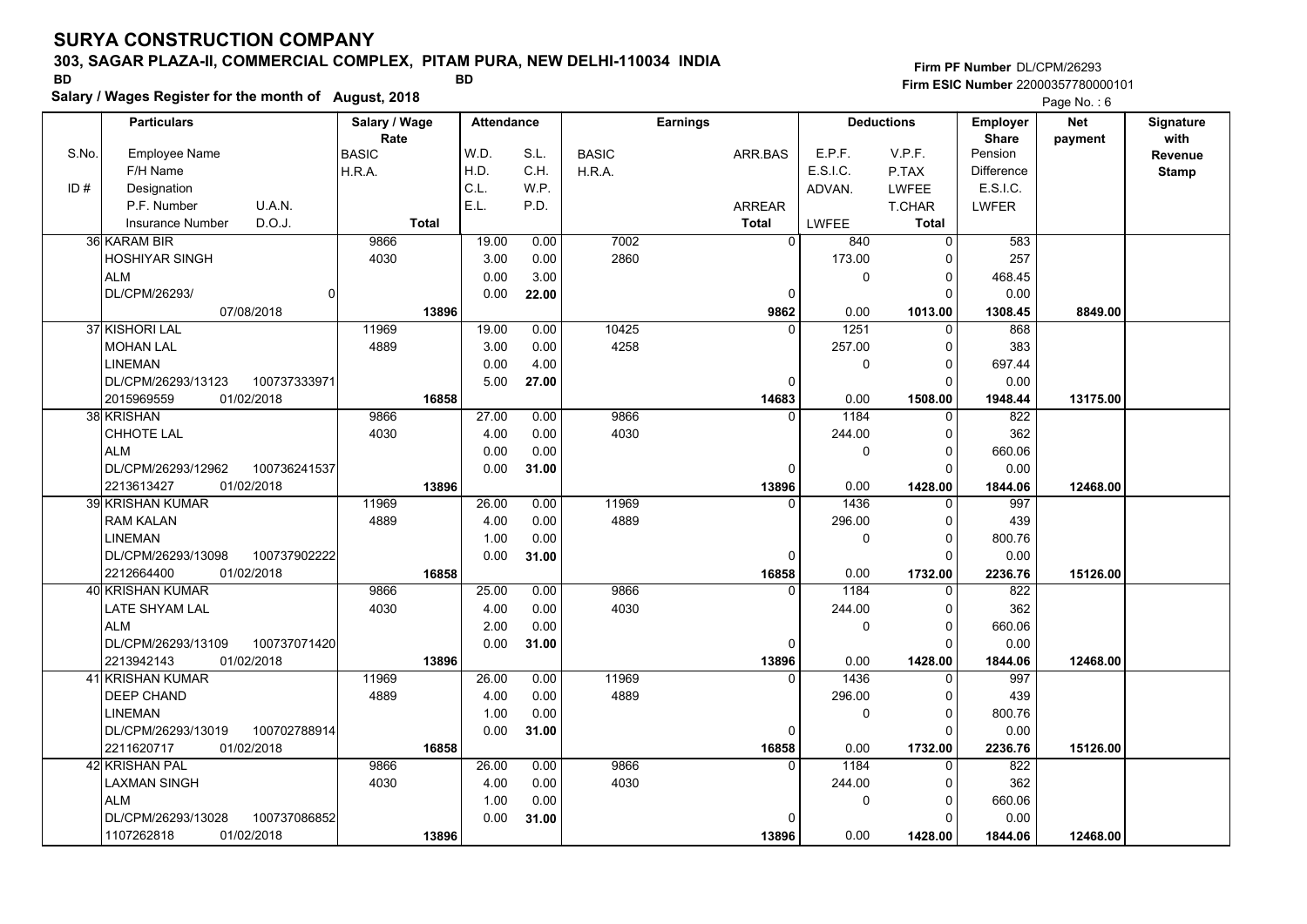### **303, SAGAR PLAZA-II, COMMERCIAL COMPLEX, PITAM PURA, NEW DELHI-110034 INDIA**

**Firm PF Number**DL/CPM/26293**Firm ESIC Number** 22000357780000101

|       | Salary / Wages Register for the month of August, 2018 |               |                   |       |              |                 |              |                   | Page No.: 7       |            |                  |
|-------|-------------------------------------------------------|---------------|-------------------|-------|--------------|-----------------|--------------|-------------------|-------------------|------------|------------------|
|       | <b>Particulars</b>                                    | Salary / Wage | <b>Attendance</b> |       |              | <b>Earnings</b> |              | <b>Deductions</b> | <b>Employer</b>   | <b>Net</b> | <b>Signature</b> |
|       |                                                       | Rate          |                   |       |              |                 |              |                   | <b>Share</b>      | payment    | with             |
| S.No. | <b>Employee Name</b>                                  | <b>BASIC</b>  | W.D.              | S.L.  | <b>BASIC</b> | ARR.BAS         | E.P.F.       | V.P.F.            | Pension           |            | Revenue          |
|       | F/H Name                                              | H.R.A.        | H.D.              | C.H.  | H.R.A.       |                 | E.S.I.C.     | P.TAX             | <b>Difference</b> |            | <b>Stamp</b>     |
| ID#   | Designation                                           |               | C.L.              | W.P.  |              |                 | ADVAN.       | <b>LWFEE</b>      | E.S.I.C.          |            |                  |
|       | U.A.N.<br>P.F. Number                                 |               | E.L.              | P.D.  |              | <b>ARREAR</b>   |              | T.CHAR            | <b>LWFER</b>      |            |                  |
|       | D.O.J.<br><b>Insurance Number</b>                     | <b>Total</b>  |                   |       |              | <b>Total</b>    | LWFEE        | <b>Total</b>      |                   |            |                  |
|       | 43 KRISHAN RANA                                       | 11969         | 26.00             | 0.00  | 11969        | $\mathbf 0$     | 1436         | $\overline{0}$    | 997               |            |                  |
|       | <b>CHETRAM</b>                                        | 4889          | 4.00              | 0.00  | 4889         |                 | 296.00       | $\Omega$          | 439               |            |                  |
|       | <b>LINEMAN</b>                                        |               | 1.00              | 0.00  |              |                 | $\mathbf{0}$ | 0                 | 800.76            |            |                  |
|       | DL/CPM/26293/13089<br>100736235682                    |               | 0.00              | 31.00 |              | 0               |              | 0                 | 0.00              |            |                  |
|       | 01/02/2018<br>2213011525                              | 16858         |                   |       |              | 16858           | 0.00         | 1732.00           | 2236.76           | 15126.00   |                  |
|       | 44 LALIT                                              | 11969         | 26.00             | 0.00  | 11969        | $\Omega$        | 1436         | $\Omega$          | 997               |            |                  |
|       | <b>BASANT LAL</b>                                     | 4889          | 4.00              | 0.00  | 4889         |                 | 296.00       | 0                 | 439               |            |                  |
|       | <b>LINEMAN</b>                                        |               | 1.00              | 0.00  |              |                 | $\mathbf{0}$ | $\Omega$          | 800.76            |            |                  |
|       | DL/CPM/26293/13027<br>100702729325                    |               | 0.00              | 31.00 |              | 0               |              | 0                 | 0.00              |            |                  |
|       | 2211645097<br>01/02/2018                              | 16858         |                   |       |              | 16858           | 0.00         | 1732.00           | 2236.76           | 15126.00   |                  |
|       | 45 LEKH RAJ                                           | 9866          | 26.00             | 0.00  | 9866         | 0               | 1184         | 0                 | 822               |            |                  |
|       | <b>KAMAL SINGH</b>                                    | 4030          | 4.00              | 0.00  | 4030         |                 | 244.00       | $\Omega$          | 362               |            |                  |
|       | <b>ALM</b>                                            |               | 1.00              | 0.00  |              |                 | $\Omega$     | $\Omega$          | 660.06            |            |                  |
|       | DL/CPM/26293/13031<br>100702914249                    |               | 0.00              | 31.00 |              | $\mathbf 0$     |              | $\Omega$          | 0.00              |            |                  |
|       | 2214039248<br>01/02/2018                              | 13896         |                   |       |              | 13896           | 0.00         | 1428.00           | 1844.06           | 12468.00   |                  |
|       | 46 LOKESH KUMAR                                       | 11969         | 17.00             | 0.00  | 7336         | $\mathbf{0}$    | 880          | $\Omega$          | 611               |            |                  |
|       | SARDARE                                               | 4889          | 2.00              | 0.00  | 2996         |                 | 181.00       | 0                 | 269               |            |                  |
|       | <b>LINEMAN</b>                                        |               | 0.00              | 12.00 |              |                 | $\mathbf 0$  | 0                 | 490.77            |            |                  |
|       | DL/CPM/26293/12953<br>100703243389                    |               | 0.00              | 19.00 |              | 0               |              | $\Omega$          | 0.00              |            |                  |
|       | 2213613192<br>01/02/2018                              | 16858         |                   |       |              | 10332           | 0.00         | 1061.00           | 1370.77           | 9271.00    |                  |
|       | 47 MANI KANT JHA                                      | 9866          | 27.00             | 0.00  | 9866         | $\Omega$        | 1184         | $\Omega$          | 822               |            |                  |
|       | <b>LAKSHMI KANT JHA</b>                               | 4030          | 4.00              | 0.00  | 4030         |                 | 244.00       | 0                 | 362               |            |                  |
|       | <b>ALM</b>                                            |               | 0.00              | 0.00  |              |                 | $\mathbf{0}$ | $\Omega$          | 660.06            |            |                  |
|       | DL/CPM/26293/13127<br>100702953022                    |               | 0.00              | 31.00 |              | 0               |              | $\Omega$          | 0.00              |            |                  |
|       | 2213654259<br>01/02/2018                              | 13896         |                   |       |              | 13896           | 0.00         | 1428.00           | 1844.06           | 12468.00   |                  |
|       | 48 MANJEET                                            | 9866          | 26.00             | 0.00  | 9866         | $\mathbf 0$     | 1184         | 0                 | 822               |            |                  |
|       | YAMUNA PRASAD                                         | 4030          | 4.00              | 0.00  | 4030         |                 | 244.00       | 0                 | 362               |            |                  |
|       | <b>ALM</b>                                            |               | 1.00              | 0.00  |              |                 | $\mathbf{0}$ | 0                 | 660.06            |            |                  |
|       | 100738908746<br>DL/CPM/26293/13018                    |               | 0.00              | 31.00 |              | $\mathbf 0$     |              | $\Omega$          | 0.00              |            |                  |
|       | 2016108329<br>01/02/2018                              | 13896         |                   |       |              | 13896           | 0.00         | 1428.00           | 1844.06           | 12468.00   |                  |
|       | 49 MANOJ KUMAR                                        | 9866          | 25.00             | 0.00  | 9866         | $\Omega$        | 1184         | $\Omega$          | 822               |            |                  |
|       | LATE KARTAR SINGH                                     | 4030          | 4.00              | 0.00  | 4030         |                 | 244.00       | $\Omega$          | 362               |            |                  |
|       | <b>ALM</b>                                            |               | 2.00              | 0.00  |              |                 | $\mathbf{0}$ | 0                 | 660.06            |            |                  |
|       | DL/CPM/26293/13080<br>100737056285                    |               | 0.00              | 31.00 |              | 0               |              | $\Omega$          | 0.00              |            |                  |
|       | 2206579841<br>01/02/2018                              | 13896         |                   |       |              | 13896           | 0.00         | 1428.00           | 1844.06           | 12468.00   |                  |
|       |                                                       |               |                   |       |              |                 |              |                   |                   |            |                  |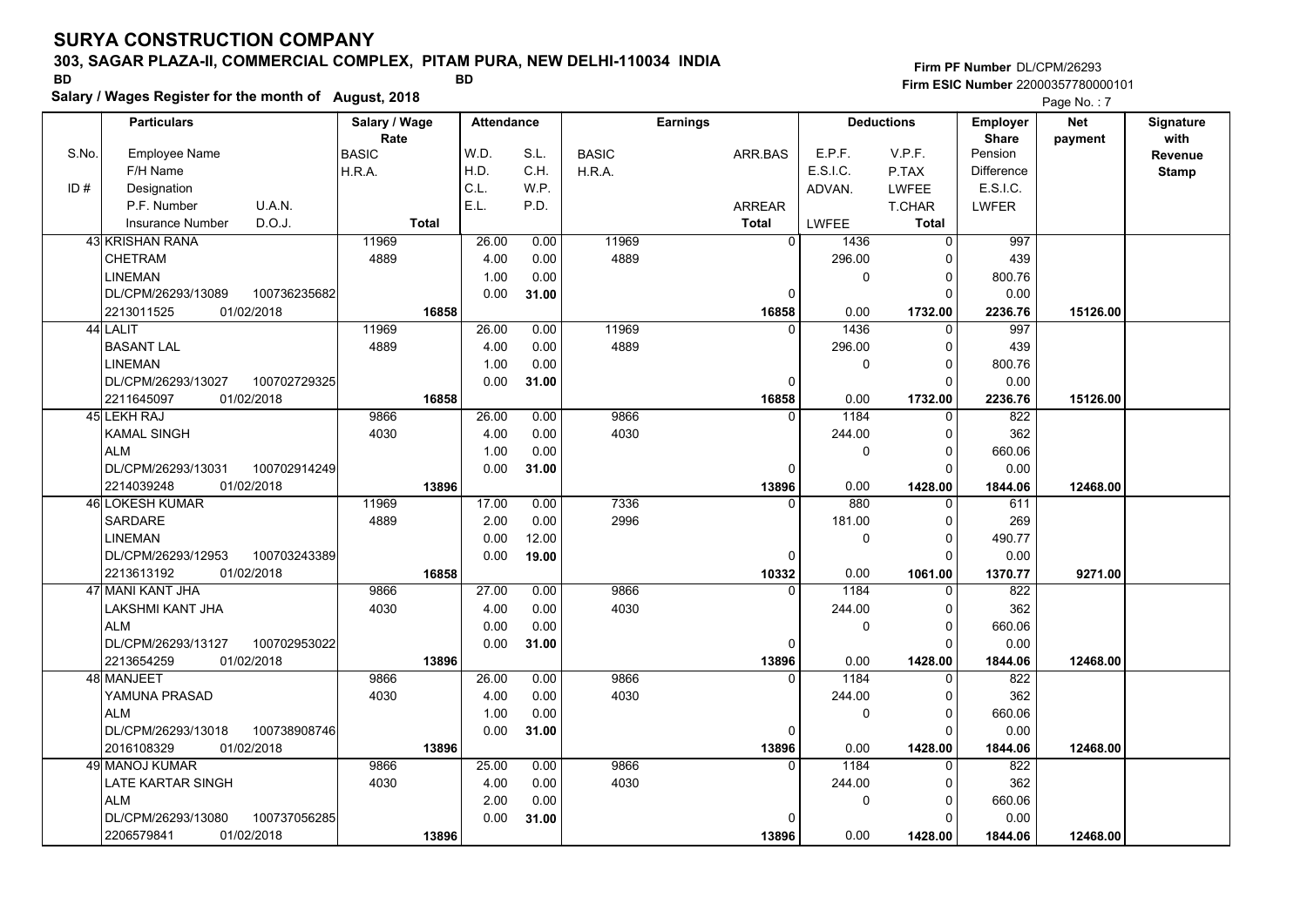### **303, SAGAR PLAZA-II, COMMERCIAL COMPLEX, PITAM PURA, NEW DELHI-110034 INDIA**

**Salary / Wages Register for the month of August, 2018 BD BD Firm PF Number**DL/CPM/26293**Firm ESIC Number** 22000357780000101

|       | <b>Particulars</b>                 | Salary / Wage        | <b>Attendance</b> |       |              | <b>Earnings</b> |              | <b>Deductions</b> | <b>Employer</b>         | <b>Net</b> | Signature       |
|-------|------------------------------------|----------------------|-------------------|-------|--------------|-----------------|--------------|-------------------|-------------------------|------------|-----------------|
| S.No. | <b>Employee Name</b>               | Rate<br><b>BASIC</b> | W.D.              | S.L.  | <b>BASIC</b> | ARR.BAS         | E.P.F.       | V.P.F.            | <b>Share</b><br>Pension | payment    | with<br>Revenue |
|       | F/H Name                           | H.R.A.               | H.D.              | C.H.  | H.R.A.       |                 | E.S.I.C.     | P.TAX             | Difference              |            |                 |
| ID#   | Designation                        |                      | C.L.              | W.P.  |              |                 |              |                   | E.S.I.C.                |            | <b>Stamp</b>    |
|       | U.A.N.<br>P.F. Number              |                      | E.L.              | P.D.  |              |                 | ADVAN.       | <b>LWFEE</b>      |                         |            |                 |
|       |                                    |                      |                   |       |              | <b>ARREAR</b>   |              | T.CHAR            | <b>LWFER</b>            |            |                 |
|       | D.O.J.<br><b>Insurance Number</b>  | <b>Total</b>         |                   |       |              | <b>Total</b>    | <b>LWFEE</b> | Total             |                         |            |                 |
|       | 50 MANOJ SINGH                     | 9866                 | 27.00             | 0.00  | 9866         | $\mathbf{0}$    | 1184         | 0                 | 822                     |            |                 |
|       | <b>AJYOTI SINGH</b>                | 4030                 | 4.00              | 0.00  | 4030         |                 | 244.00       | $\mathbf 0$       | 362                     |            |                 |
|       | <b>ALM</b>                         |                      | 0.00              | 0.00  |              |                 | 0            | $\mathbf 0$       | 660.06                  |            |                 |
|       | DL/CPM/26293/12979<br>100735793927 |                      | 0.00              | 31.00 |              | 0               |              | $\mathbf 0$       | 0.00                    |            |                 |
|       | 2207262252<br>01/02/2018           | 13896                |                   |       |              | 13896           | 0.00         | 1428.00           | 1844.06                 | 12468.00   |                 |
|       | 51 MANOJ SINGH                     | 11969                | 26.00             | 0.00  | 11969        | $\Omega$        | 1436         | $\mathbf 0$       | 997                     |            |                 |
|       | LATE SITA RAM SINGH                | 4889                 | 4.00              | 0.00  | 4889         |                 | 296.00       | $\mathbf 0$       | 439                     |            |                 |
|       | <b>LINEMAN</b>                     |                      | 1.00              | 0.00  |              |                 | 0            | $\mathbf 0$       | 800.76                  |            |                 |
|       | DL/CPM/26293/13118<br>100737071719 |                      | 0.00              | 31.00 |              | $\Omega$        |              | $\Omega$          | 0.00                    |            |                 |
|       | 2207262253<br>01/02/2018           | 16858                |                   |       |              | 16858           | 0.00         | 1732.00           | 2236.76                 | 15126.00   |                 |
|       | 52 MOHAN DASS                      | 11969                | 27.00             | 0.00  | 11969        |                 | 1436         | 0                 | 997                     |            |                 |
|       | <b>MADAN LAL</b>                   | 4889                 | 4.00              | 0.00  | 4889         |                 | 296.00       | $\mathbf 0$       | 439                     |            |                 |
|       | <b>LINEMAN</b>                     |                      | 0.00              | 0.00  |              |                 | $\mathbf 0$  | $\mathbf 0$       | 800.76                  |            |                 |
|       | DL/CPM/26293/13097<br>100737145793 |                      | 0.00              | 31.00 |              | 0               |              | $\Omega$          | 0.00                    |            |                 |
|       | 2211620736<br>01/02/2018           | 16858                |                   |       |              | 16858           | 0.00         | 1732.00           | 2236.76                 | 15126.00   |                 |
|       | 53 MOHAN KUMAR                     | 9866                 | 27.00             | 0.00  | 9866         | $\Omega$        | 1184         | $\mathbf 0$       | 822                     |            |                 |
|       | LATE RAM SOGRATH                   | 4030                 | 4.00              | 0.00  | 4030         |                 | 244.00       | $\mathbf 0$       | 362                     |            |                 |
|       | <b>ALM</b>                         |                      | 0.00              | 0.00  |              |                 | 0            | $\mathbf 0$       | 660.06                  |            |                 |
|       | DL/CPM/26293/12994<br>100737066036 |                      | 0.00              | 31.00 |              | $\Omega$        |              | $\Omega$          | 0.00                    |            |                 |
|       | 2212257220<br>01/02/2018           | 13896                |                   |       |              | 13896           | 0.00         | 1428.00           | 1844.06                 | 12468.00   |                 |
|       | 54 MOHINDER KUMAR                  | 11969                | 26.00             | 0.00  | 11969        | $\Omega$        | 1436         | $\Omega$          | 997                     |            |                 |
|       | <b>SHIV NATH</b>                   | 4889                 | 4.00              | 0.00  | 4889         |                 | 296.00       | $\Omega$          | 439                     |            |                 |
|       | <b>LINEMAN</b>                     |                      | 1.00              | 0.00  |              |                 | $\mathbf 0$  | $\mathbf 0$       | 800.76                  |            |                 |
|       | 100998248440<br>DL/CPM/26293/12961 |                      | 0.00              | 31.00 |              | $\mathbf{0}$    |              | $\Omega$          | 0.00                    |            |                 |
|       | 01/02/2018<br>2016123697           | 16858                |                   |       |              | 16858           | 0.00         | 1732.00           | 2236.76                 | 15126.00   |                 |
|       | 55 MOMRAJ SINGH                    | 11969                | 27.00             | 0.00  | 11969        | $\Omega$        | 1436         | $\mathbf 0$       | 997                     |            |                 |
|       | <b>GANGOLA SINGH</b>               | 4889                 | 4.00              | 0.00  | 4889         |                 | 296.00       | 0                 | 439                     |            |                 |
|       | <b>LINEMAN</b>                     |                      | 0.00              | 0.00  |              |                 | $\mathbf 0$  | $\mathbf 0$       | 800.76                  |            |                 |
|       | DL/CPM/26293/13230<br>100457717479 |                      | 0.00              | 31.00 |              | $\Omega$        |              | $\Omega$          | 0.00                    |            |                 |
|       | 05/02/2018<br>2012818898           | 16858                |                   |       |              | 16858           | 0.00         | 1732.00           | 2236.76                 | 15126.00   |                 |
|       | 56 MUKESH KUMAR                    | 11969                | 26.00             | 0.00  | 11969        | $\Omega$        | 1436         | $\mathbf 0$       | 997                     |            |                 |
|       | <b>JAMNA DASS</b>                  | 4889                 | 4.00              | 0.00  | 4889         |                 | 296.00       | $\mathbf 0$       | 439                     |            |                 |
|       | <b>LINEMAN</b>                     |                      | 1.00              | 0.00  |              |                 | $\mathbf 0$  | $\mathbf 0$       | 800.76                  |            |                 |
|       | DL/CPM/26293/13122<br>100917995670 |                      | 0.00              | 31.00 |              | $\Omega$        |              | $\Omega$          | 0.00                    |            |                 |
|       | 2213773553<br>01/02/2018           | 16858                |                   |       |              | 16858           | 0.00         | 1732.00           | 2236.76                 | 15126.00   |                 |
|       |                                    |                      |                   |       |              |                 |              |                   |                         |            |                 |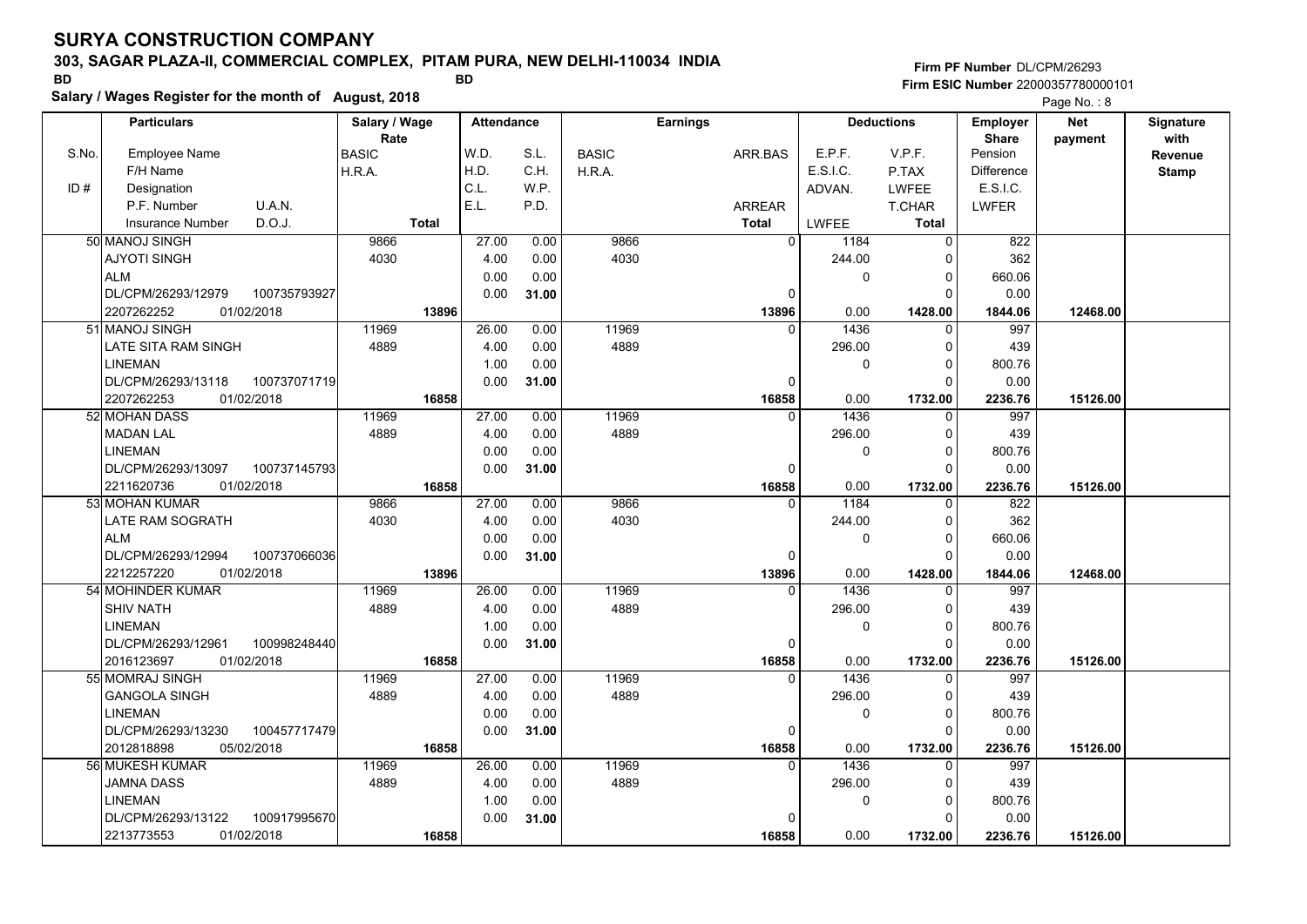### **303, SAGAR PLAZA-II, COMMERCIAL COMPLEX, PITAM PURA, NEW DELHI-110034 INDIA**

**Salary / Wages Register for the month of August, 2018 BD BD**

### **Firm PF Number**DL/CPM/26293**Firm ESIC Number** 22000357780000101

|       | <b>Particulars</b>       |              | Salary / Wage        |              | <b>Attendance</b> |       |              | <b>Earnings</b> |                |              | <b>Deductions</b> | <b>Employer</b>         | <b>Net</b> | Signature              |
|-------|--------------------------|--------------|----------------------|--------------|-------------------|-------|--------------|-----------------|----------------|--------------|-------------------|-------------------------|------------|------------------------|
| S.No. | <b>Employee Name</b>     |              | Rate<br><b>BASIC</b> |              | W.D.              | S.L.  | <b>BASIC</b> | ARR.BAS         |                | E.P.F.       | V.P.F.            | <b>Share</b><br>Pension | payment    | with<br><b>Revenue</b> |
|       | F/H Name                 |              | H.R.A.               |              | H.D.              | C.H.  | H.R.A.       |                 |                | E.S.I.C.     | P.TAX             | <b>Difference</b>       |            | <b>Stamp</b>           |
| ID#   | Designation              |              |                      |              | C.L.              | W.P.  |              |                 |                | ADVAN.       | LWFEE             | E.S.I.C.                |            |                        |
|       | P.F. Number              | U.A.N.       |                      |              | E.L.              | P.D.  |              | <b>ARREAR</b>   |                |              | T.CHAR            | <b>LWFER</b>            |            |                        |
|       | <b>Insurance Number</b>  | D.O.J.       |                      | <b>Total</b> |                   |       |              | <b>Total</b>    |                | <b>LWFEE</b> | Total             |                         |            |                        |
|       | 57 MUNNA KUMAR SHAH      |              | 11969                |              | 24.00             | 0.00  | 11969        |                 | $\overline{0}$ | 1436         | $\Omega$          | 997                     |            |                        |
|       | LAL MANOHAR SHAH         |              | 4889                 |              | 4.00              | 0.00  | 4889         |                 |                | 296.00       | 0                 | 439                     |            |                        |
|       | <b>LINEMAN</b>           |              |                      |              | 3.00              | 0.00  |              |                 |                | 0            | $\Omega$          | 800.76                  |            |                        |
|       | DL/CPM/26293/13086       | 100702954366 |                      |              | 0.00              | 31.00 |              |                 | 0              |              | $\Omega$          | 0.00                    |            |                        |
|       | 2207266043<br>01/02/2018 |              |                      | 16858        |                   |       |              |                 | 16858          | 0.00         | 1732.00           | 2236.76                 | 15126.00   |                        |
|       | 58 MURALI MANOHAR        |              | 9866                 |              | 26.00             | 0.00  | 9866         |                 | $\Omega$       | 1184         | $\mathbf 0$       | 822                     |            |                        |
|       | <b>JAGAN NATH</b>        |              | 4030                 |              | 4.00              | 0.00  | 4030         |                 |                | 244.00       | $\mathbf 0$       | 362                     |            |                        |
|       | <b>ALM</b>               |              |                      |              | 1.00              | 0.00  |              |                 |                | 0            | $\Omega$          | 660.06                  |            |                        |
|       | DL/CPM/26293/13028       | 100736694104 |                      |              | 0.00              | 31.00 |              |                 | 0              |              | $\Omega$          | 0.00                    |            |                        |
|       | 01/02/2018<br>2213613235 |              |                      | 13896        |                   |       |              |                 | 13896          | 0.00         | 1428.00           | 1844.06                 | 12468.00   |                        |
|       | 59 NARENDER              |              | 11969                |              | 27.00             | 0.00  | 11969        |                 | 0              | 1436         | 0                 | 997                     |            |                        |
|       | <b>LATE OM PRAKASH</b>   |              | 4889                 |              | 4.00              | 0.00  | 4889         |                 |                | 296.00       | $\Omega$          | 439                     |            |                        |
|       | <b>LINEMAN</b>           |              |                      |              | 0.00              | 0.00  |              |                 |                | 0            | $\mathbf 0$       | 800.76                  |            |                        |
|       | DL/CPM/26293/13099       | 100737063030 |                      |              | 0.00              | 31.00 |              |                 | $\mathbf 0$    |              | $\Omega$          | 0.00                    |            |                        |
|       | 2213623392<br>01/02/2018 |              |                      | 16858        |                   |       |              |                 | 16858          | 0.00         | 1732.00           | 2236.76                 | 15126.00   |                        |
|       | 60 NARENDER              |              | 11969                |              | 26.00             | 0.00  | 11969        |                 | $\Omega$       | 1436         | $\Omega$          | 997                     |            |                        |
|       | <b>RAMKANWAR</b>         |              | 4889                 |              | 4.00              | 0.00  | 4889         |                 |                | 296.00       | $\mathbf 0$       | 439                     |            |                        |
|       | <b>LINEMAN</b>           |              |                      |              | 1.00              | 0.00  |              |                 |                | 0            | $\Omega$          | 800.76                  |            |                        |
|       | DL/CPM/26293/13101       | 100703195177 |                      |              | 0.00              | 31.00 |              |                 | 0              |              | $\Omega$          | 0.00                    |            |                        |
|       | 2213613507<br>01/02/2018 |              |                      | 16858        |                   |       |              |                 | 16858          | 0.00         | 1732.00           | 2236.76                 | 15126.00   |                        |
|       | 61 NARESH                |              | 9866                 |              | 23.00             | 0.00  | 9866         |                 | $\Omega$       | 1184         | $\Omega$          | 822                     |            |                        |
|       | OM PRAKASH               |              | 4030                 |              | 4.00              | 0.00  | 4030         |                 |                | 244.00       | $\Omega$          | 362                     |            |                        |
|       | <b>ALM</b>               |              |                      |              | 4.00              | 0.00  |              |                 |                | 0            | $\mathbf 0$       | 660.06                  |            |                        |
|       | DL/CPM/26293/13113       | 100922852235 |                      |              | 0.00              | 31.00 |              |                 | 0              |              | $\Omega$          | 0.00                    |            |                        |
|       | 01/02/2018<br>2016187556 |              |                      | 13896        |                   |       |              |                 | 13896          | 0.00         | 1428.00           | 1844.06                 | 12468.00   |                        |
|       | 62 NARESH                |              | 9866                 |              | 26.00             | 0.00  | 9866         |                 | $\Omega$       | 1184         | $\Omega$          | 822                     |            |                        |
|       | <b>ISHWAR SINGH</b>      |              | 4030                 |              | 4.00              | 0.00  | 4030         |                 |                | 244.00       | 0                 | 362                     |            |                        |
|       | <b>ALM</b>               |              |                      |              | 1.00              | 0.00  |              |                 |                | 0            | $\mathbf 0$       | 660.06                  |            |                        |
|       | DL/CPM/26293/13037       | 100917699480 |                      |              | 0.00              | 31.00 |              |                 | 0              |              | $\Omega$          | 0.00                    |            |                        |
|       | 2016179194<br>01/02/2018 |              |                      | 13896        |                   |       |              |                 | 13896          | 0.00         | 1428.00           | 1844.06                 | 12468.00   |                        |
|       | 63 NARESH KUMAR          |              | 9866                 |              | 26.00             | 0.00  | 9866         |                 | $\Omega$       | 1184         | $\Omega$          | 822                     |            |                        |
|       | <b>LATE PRAHLAD</b>      |              | 4030                 |              | 4.00              | 0.00  | 4030         |                 |                | 244.00       | $\mathbf 0$       | 362                     |            |                        |
|       | <b>ALM</b>               |              |                      |              | 1.00              | 0.00  |              |                 |                | 0            | $\mathbf 0$       | 660.06                  |            |                        |
|       | DL/CPM/26293/13126       | 100702962048 |                      |              | 0.00              | 31.00 |              |                 | 0              |              | $\Omega$          | 0.00                    |            |                        |
|       | 01/02/2018<br>1110045411 |              |                      | 13896        |                   |       |              |                 | 13896          | 0.00         | 1428.00           | 1844.06                 | 12468.00   |                        |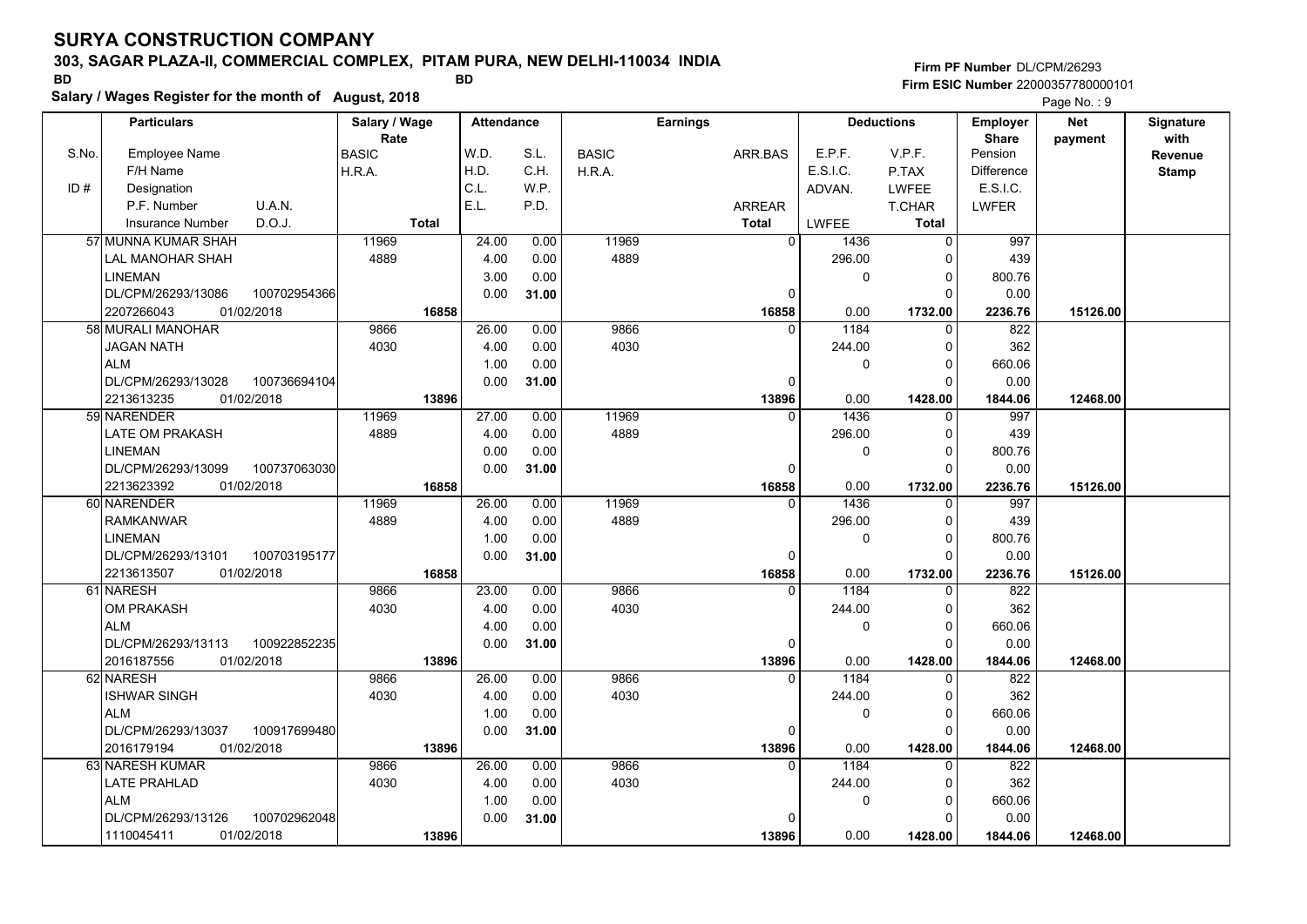### **303, SAGAR PLAZA-II, COMMERCIAL COMPLEX, PITAM PURA, NEW DELHI-110034 INDIA**

**Salary / Wages Register for the month of August, 2018 BD BD**

### **Firm PF Number**DL/CPM/26293**Firm ESIC Number** 22000357780000101

|       | <b>Particulars</b>                 | Salary / Wage<br>Rate | <b>Attendance</b> |       |              | <b>Earnings</b> |                        | <b>Deductions</b> | <b>Employer</b>         | <b>Net</b> | Signature<br>with |
|-------|------------------------------------|-----------------------|-------------------|-------|--------------|-----------------|------------------------|-------------------|-------------------------|------------|-------------------|
| S.No. | Employee Name                      | <b>BASIC</b>          | W.D.              | S.L.  | <b>BASIC</b> | ARR.BAS         | E.P.F.                 | V.P.F.            | <b>Share</b><br>Pension | payment    | Revenue           |
|       | F/H Name                           | H.R.A.                | H.D.              | C.H.  | H.R.A.       |                 | E.S.I.C.               | P.TAX             | <b>Difference</b>       |            | <b>Stamp</b>      |
| ID#   | Designation                        |                       | C.L.              | W.P.  |              |                 | ADVAN.                 | <b>LWFEE</b>      | E.S.I.C.                |            |                   |
|       | P.F. Number<br>U.A.N.              |                       | E.L.              | P.D.  |              | ARREAR          |                        | <b>T.CHAR</b>     | LWFER                   |            |                   |
|       | D.O.J.<br><b>Insurance Number</b>  | <b>Total</b>          |                   |       |              | <b>Total</b>    | <b>LWFEE</b>           | Total             |                         |            |                   |
|       | 64 NAROTTAM KUMAR SHARMA           | 11969                 | 26.00             | 0.00  | 11969        |                 | $\overline{0}$<br>1436 | $\mathbf 0$       | 997                     |            |                   |
|       | <b>BAJRANG LAL SHARMA</b>          | 4889                  | 4.00              | 0.00  | 4889         |                 | 296.00                 | 0                 | 439                     |            |                   |
|       | <b>LINEMAN</b>                     |                       | 1.00              | 0.00  |              |                 | $\Omega$               | $\Omega$          | 800.76                  |            |                   |
|       | 100735997798<br>DL/CPM/26293/13021 |                       | 0.00              | 31.00 |              |                 | 0                      | $\Omega$          | 0.00                    |            |                   |
|       | 01/02/2018<br>2213613399           | 16858                 |                   |       |              | 16858           | 0.00                   | 1732.00           | 2236.76                 | 15126.00   |                   |
|       | 65 OM KANWAR                       | 11969                 | 27.00             | 0.00  | 11969        |                 | 1436<br>$\Omega$       | $\mathbf 0$       | 997                     |            |                   |
|       | LATE SURENDER KUMAR                | 4889                  | 4.00              | 0.00  | 4889         |                 | 296.00                 | $\mathbf 0$       | 439                     |            |                   |
|       | <b>FOREMAN</b>                     |                       | 0.00              | 0.00  |              |                 | 0                      | $\Omega$          | 800.76                  |            |                   |
|       | DL/CPM/26293/13083<br>100702964201 |                       | 0.00              | 31.00 |              |                 | $\Omega$               | $\Omega$          | 0.00                    |            |                   |
|       | 01/02/2018<br>2211620762           | 16858                 |                   |       |              | 16858           | 0.00                   | 1732.00           | 2236.76                 | 15126.00   |                   |
|       | 66 PANKAJ KUMAR CHAUDHARY          | 9866                  | 26.00             | 0.00  | 9866         |                 | 1184<br>$\Omega$       | 0                 | 822                     |            |                   |
|       | LATE RAMISHWAR CHAUDHARY           | 4030                  | 4.00              | 0.00  | 4030         |                 | 244.00                 | $\Omega$          | 362                     |            |                   |
|       | <b>ALM</b>                         |                       | 1.00              | 0.00  |              |                 | 0                      | $\Omega$          | 660.06                  |            |                   |
|       | DL/CPM/26293/13036<br>100888739386 |                       | 0.00              | 31.00 |              |                 | $\Omega$               | $\Omega$          | 0.00                    |            |                   |
|       | 2211754347<br>01/02/2018           | 13896                 |                   |       |              | 13896           | 0.00                   | 1428.00           | 1844.06                 | 12468.00   |                   |
|       | 67 PARMOD KUMAR                    | 9866                  | 27.00             | 0.00  | 9866         |                 | 1184<br>$\Omega$       | $\mathbf 0$       | 822                     |            |                   |
|       | <b>DILBAG SINGH</b>                | 4030                  | 4.00              | 0.00  | 4030         |                 | 244.00                 | 0                 | 362                     |            |                   |
|       | <b>ALM</b>                         |                       | 0.00              | 0.00  |              |                 | 0                      | $\Omega$          | 660.06                  |            |                   |
|       | 100736374254<br>DL/CPM/26293/13128 |                       | 0.00              | 31.00 |              |                 | $\Omega$               | $\Omega$          | 0.00                    |            |                   |
|       | 2213613161<br>01/02/2018           | 13896                 |                   |       |              | 13896           | 0.00                   | 1428.00           | 1844.06                 | 12468.00   |                   |
|       | 68 PAWAN KUMAR                     | 9866                  | 26.00             | 0.00  | 9866         |                 | 1184<br>$\Omega$       | $\Omega$          | 822                     |            |                   |
|       | <b>SAT NARAYAN</b>                 | 4030                  | 4.00              | 0.00  | 4030         |                 | 244.00                 | $\Omega$          | 362                     |            |                   |
|       | <b>ALM</b>                         |                       | 1.00              | 0.00  |              |                 | 0                      | $\mathbf 0$       | 660.06                  |            |                   |
|       | 100738243292<br>DL/CPM/26293/13106 |                       | 0.00              | 31.00 |              |                 | 0                      | $\Omega$          | 0.00                    |            |                   |
|       | 2212357329<br>01/02/2018           | 13896                 |                   |       |              | 13896           | 0.00                   | 1428.00           | 1844.06                 | 12468.00   |                   |
|       | 69 PRAMOD                          | 11969                 | 26.00             | 0.00  | 11969        |                 | 1436<br>$\Omega$       | $\Omega$          | 997                     |            |                   |
|       | DAYASHANKAR                        | 4889                  | 4.00              | 0.00  | 4889         |                 | 296.00                 | $\Omega$          | 439                     |            |                   |
|       | <b>LINEMAN</b>                     |                       | 1.00              | 0.00  |              |                 | 0                      | $\Omega$          | 800.76                  |            |                   |
|       | 100702787828<br>DL/CPM/26293/13092 |                       | 0.00              | 31.00 |              |                 | 0                      | $\Omega$          | 0.00                    |            |                   |
|       | 2206578134<br>01/02/2018           | 16858                 |                   |       |              | 16858           | 0.00                   | 1732.00           | 2236.76                 | 15126.00   |                   |
|       | 70 PRITAM SINGH                    | 9866                  | 27.00             | 0.00  | 9866         |                 | 1184<br>$\Omega$       | 0                 | 822                     |            |                   |
|       | PREM SINGH                         | 4030                  | 4.00              | 0.00  | 4030         |                 | 244.00                 | $\Omega$          | 362                     |            |                   |
|       | <b>ALM</b>                         |                       | 0.00              | 0.00  |              |                 | 0                      | $\Omega$          | 660.06                  |            |                   |
|       | DL/CPM/26293/13110<br>100737736814 |                       | 0.00              | 31.00 |              |                 | $\Omega$               | $\Omega$          | 0.00                    |            |                   |
|       | 01/02/2018<br>2213613240           | 13896                 |                   |       |              | 13896           | 0.00                   | 1428.00           | 1844.06                 | 12468.00   |                   |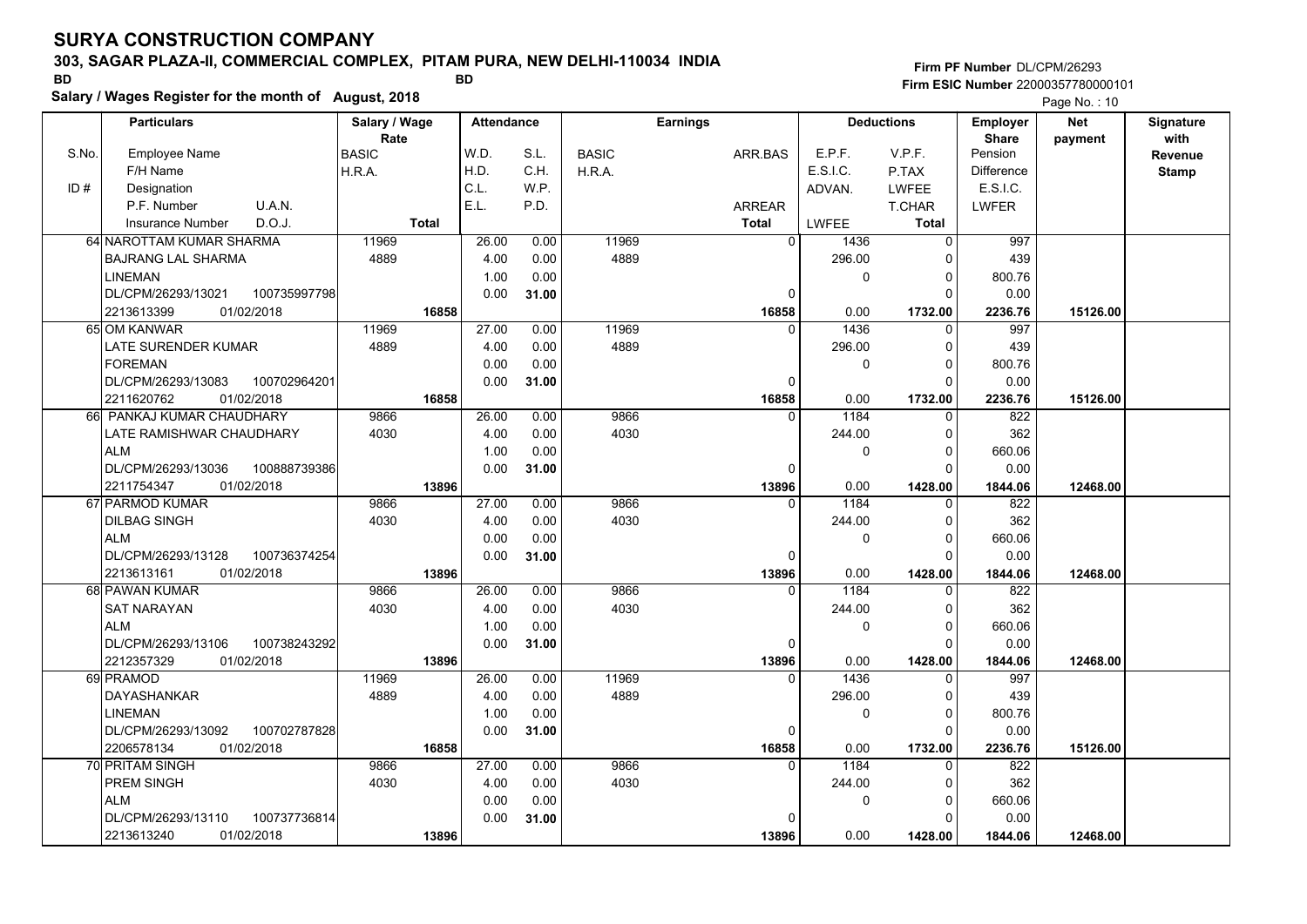### **303, SAGAR PLAZA-II, COMMERCIAL COMPLEX, PITAM PURA, NEW DELHI-110034 INDIA**

**Firm PF Number**DL/CPM/26293**Firm ESIC Number** 22000357780000101

|       | Salary / wages Register for the month of August, 2018 |              |               |              |                   |       |              |                 |                |              |                   |                  | Page No.: 11 |              |
|-------|-------------------------------------------------------|--------------|---------------|--------------|-------------------|-------|--------------|-----------------|----------------|--------------|-------------------|------------------|--------------|--------------|
|       | <b>Particulars</b>                                    |              | Salary / Wage |              | <b>Attendance</b> |       |              | <b>Earnings</b> |                |              | <b>Deductions</b> | <b>Employer</b>  | <b>Net</b>   | Signature    |
|       |                                                       |              | Rate          |              |                   |       |              |                 |                |              |                   | <b>Share</b>     | payment      | with         |
| S.No. | <b>Employee Name</b>                                  |              | <b>BASIC</b>  |              | W.D.              | S.L.  | <b>BASIC</b> |                 | ARR.BAS        | E.P.F.       | V.P.F.            | Pension          |              | Revenue      |
|       | F/H Name                                              |              | H.R.A.        |              | H.D.              | C.H.  | H.R.A.       |                 |                | E.S.I.C.     | P.TAX             | Difference       |              | <b>Stamp</b> |
| ID#   | Designation                                           |              |               |              | C.L.              | W.P.  |              |                 |                | ADVAN.       | <b>LWFEE</b>      | E.S.I.C.         |              |              |
|       | P.F. Number                                           | U.A.N.       |               |              | E.L.              | P.D.  |              |                 | <b>ARREAR</b>  |              | <b>T.CHAR</b>     | <b>LWFER</b>     |              |              |
|       | Insurance Number                                      | D.O.J.       |               | <b>Total</b> |                   |       |              |                 | <b>Total</b>   | <b>LWFEE</b> | <b>Total</b>      |                  |              |              |
|       | 71 PYARE LAL                                          |              | 11969         |              | 27.00             | 0.00  | 11969        |                 | $\overline{0}$ | 1436         | $\overline{0}$    | 997              |              |              |
|       | <b>MURARI LAL</b>                                     |              | 4889          |              | 4.00              | 0.00  | 4889         |                 |                | 296.00       | $\mathbf 0$       | 439              |              |              |
|       | <b>LINEMAN</b>                                        |              |               |              | 0.00              | 0.00  |              |                 |                | $\Omega$     | $\pmb{0}$         | 800.76           |              |              |
|       | DL/CPM/26293/13084                                    | 100703045736 |               |              | 0.00              | 31.00 |              |                 | $\mathbf 0$    |              | $\Omega$          | 0.00             |              |              |
|       | 2213832720                                            | 01/02/2018   |               | 16858        |                   |       |              |                 | 16858          | 0.00         | 1732.00           | 2236.76          | 15126.00     |              |
|       | <b>72 PYARE LAL</b>                                   |              | 11969         |              | 22.00             | 0.00  | 11969        |                 | $\Omega$       | 1436         | $\mathbf 0$       | 997              |              |              |
|       | LATE UJAGAR LAL                                       |              | 4889          |              | 4.00              | 0.00  | 4889         |                 |                | 296.00       | $\mathbf 0$       | 439              |              |              |
|       | <b>FOREMAN</b>                                        |              |               |              | 2.00              | 0.00  |              |                 |                | $\Omega$     | $\Omega$          | 800.76           |              |              |
|       | DL/CPM/26293/13116                                    | 100702964388 |               |              | 3.00              | 31.00 |              |                 | 0              |              | $\Omega$          | 0.00             |              |              |
|       | 2212969874                                            | 01/02/2018   |               | 16858        |                   |       |              |                 | 16858          | 0.00         | 1732.00           | 2236.76          | 15126.00     |              |
|       | 73 RAFFIK                                             |              | 11969         |              | 24.00             | 0.00  | 11969        |                 | $\overline{0}$ | 1436         | 0                 | 997              |              |              |
|       | <b>ROSHAN</b>                                         |              | 4889          |              | 4.00              | 0.00  | 4889         |                 |                | 296.00       | $\mathbf 0$       | 439              |              |              |
|       | LINEMAN                                               |              |               |              | 3.00              | 0.00  |              |                 |                | $\mathbf 0$  | $\mathbf 0$       | 800.76           |              |              |
|       | DL/CPM/26293/13093                                    | 100703217785 |               |              | 0.00              | 31.00 |              |                 | 0              |              | $\Omega$          | 0.00             |              |              |
|       | 2213737935                                            | 01/02/2018   |               | 16858        |                   |       |              |                 | 16858          | 0.00         | 1732.00           | 2236.76          | 15126.00     |              |
|       | 74 RAHUL                                              |              | 9866          |              | 26.00             | 0.00  | 9866         |                 | $\Omega$       | 1184         | $\Omega$          | 822              |              |              |
|       | <b>OMNARAYAN</b>                                      |              | 4030          |              | 4.00              | 0.00  | 4030         |                 |                | 244.00       | $\Omega$          | 362              |              |              |
|       | <b>ALM</b>                                            |              |               |              | 1.00              | 0.00  |              |                 |                | $\mathbf 0$  | $\mathbf 0$       | 660.06           |              |              |
|       | DL/CPM/26293/13111                                    | 100922838744 |               |              | 0.00              | 31.00 |              |                 | 0              |              | $\Omega$          | 0.00             |              |              |
|       | 2016178306                                            | 01/02/2018   |               | 13896        |                   |       |              |                 | 13896          | 0.00         | 1428.00           | 1844.06          | 12468.00     |              |
|       | 75 RAJ KUMAR                                          |              | 11969         |              | 26.00             | 0.00  | 11969        |                 | $\Omega$       | 1436         | 0                 | 997              |              |              |
|       | LATE ROSHAN LAL                                       |              | 4889          |              | 4.00              | 0.00  | 4889         |                 |                | 296.00       | $\mathbf 0$       | 439              |              |              |
|       | <b>LINEMAN</b>                                        |              |               |              | 1.00              | 0.00  |              |                 |                | 0            | $\mathbf 0$       | 800.76           |              |              |
|       | DL/CPM/26293/13119                                    | 100737067217 |               |              | 0.00              | 31.00 |              |                 | 0              |              | $\Omega$          | 0.00             |              |              |
|       | 2213613329                                            | 01/02/2018   |               | 16858        |                   |       |              |                 | 16858          | 0.00         | 1732.00           | 2236.76          | 15126.00     |              |
|       | 76 RAJ PAL                                            |              | 9866          |              | 25.00             | 0.00  | 9866         |                 | $\Omega$       | 1184         | $\Omega$          | $\overline{822}$ |              |              |
|       | <b>DEEP CHAND</b>                                     |              | 4030          |              | 4.00              | 0.00  | 4030         |                 |                | 244.00       | $\Omega$          | 362              |              |              |
|       | <b>ALM</b>                                            |              |               |              | 2.00              | 0.00  |              |                 |                | 0            | $\mathbf 0$       | 660.06           |              |              |
|       | DL/CPM/26293/13104                                    | 100736315198 |               |              | 0.00              | 31.00 |              |                 | $\mathbf 0$    |              | $\Omega$          | 0.00             |              |              |
|       | 2213613207                                            | 01/02/2018   |               | 13896        |                   |       |              |                 | 13896          | 0.00         | 1428.00           | 1844.06          | 12468.00     |              |
|       | 77 RAJBEER                                            |              | 9866          |              | 27.00             | 0.00  | 9866         |                 | $\Omega$       | 1184         | $\mathbf 0$       | 822              |              |              |
|       | <b>NATHU RAM</b>                                      |              | 4030          |              | 4.00              | 0.00  | 4030         |                 |                | 244.00       | $\mathbf 0$       | 362              |              |              |
|       | <b>ALM</b>                                            |              |               |              | 0.00              | 0.00  |              |                 |                | 0            | $\mathbf 0$       | 660.06           |              |              |
|       | DL/CPM/26293/13186                                    | 101178216577 |               |              | 0.00              | 31.00 |              |                 | $\Omega$       |              | $\Omega$          | 0.00             |              |              |
|       | 2016737965                                            | 01/02/2018   |               | 13896        |                   |       |              |                 | 13896          | 0.00         | 1428.00           | 1844.06          | 12468.00     |              |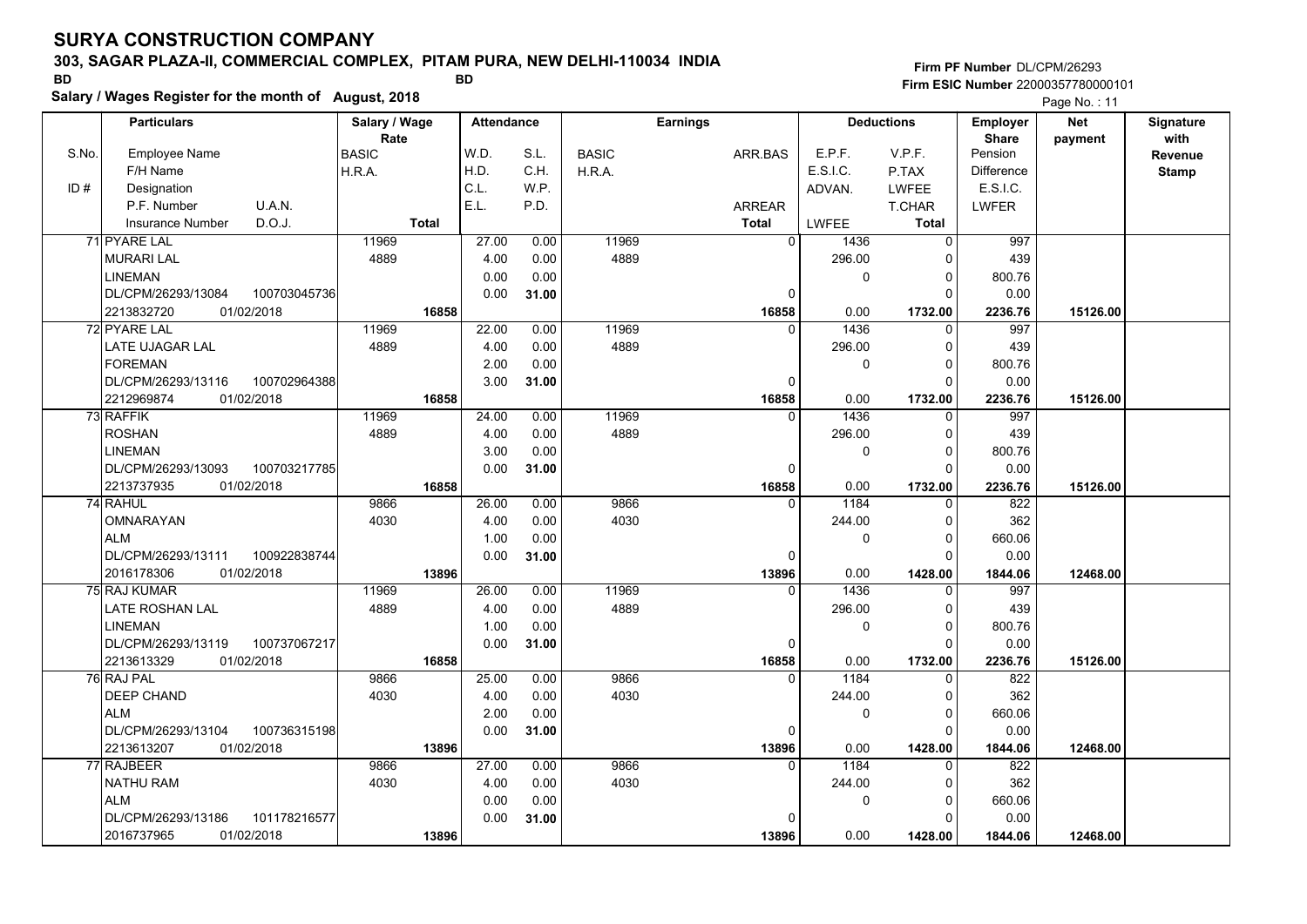### **303, SAGAR PLAZA-II, COMMERCIAL COMPLEX, PITAM PURA, NEW DELHI-110034 INDIA**

**Salary / Wages Register for the month of August, 2018 BD BD**

**Firm PF Number**DL/CPM/26293**Firm ESIC Number** 22000357780000101

|       | <b>Particulars</b>                 | Salary / Wage        | <b>Attendance</b> |       |              | <b>Earnings</b> |             | <b>Deductions</b> | <b>Employer</b>         | <b>Net</b> | Signature       |
|-------|------------------------------------|----------------------|-------------------|-------|--------------|-----------------|-------------|-------------------|-------------------------|------------|-----------------|
| S.No. | Employee Name                      | Rate<br><b>BASIC</b> | W.D.              | S.L.  | <b>BASIC</b> | ARR.BAS         | E.P.F.      | V.P.F.            | <b>Share</b><br>Pension | payment    | with<br>Revenue |
|       | F/H Name                           | H.R.A.               | H.D.              | C.H.  | H.R.A.       |                 | E.S.I.C.    | P.TAX             | Difference              |            | <b>Stamp</b>    |
| ID#   | Designation                        |                      | C.L.              | W.P.  |              |                 | ADVAN.      | LWFEE             | E.S.I.C.                |            |                 |
|       | U.A.N.<br>P.F. Number              |                      | E.L.              | P.D.  |              | <b>ARREAR</b>   |             | T.CHAR            | <b>LWFER</b>            |            |                 |
|       | D.O.J.<br><b>Insurance Number</b>  | <b>Total</b>         |                   |       |              | <b>Total</b>    | LWFEE       | Total             |                         |            |                 |
|       | 78 RAJENDER                        | 11969                | 24.00             | 0.00  | 11969        | $\mathbf{0}$    | 1436        | 0                 | 997                     |            |                 |
|       | <b>ISHWAR SINGH</b>                | 4889                 | 4.00              | 0.00  | 4889         |                 | 296.00      | $\Omega$          | 439                     |            |                 |
|       | <b>LINEMAN</b>                     |                      | 3.00              | 0.00  |              |                 | $\Omega$    | $\Omega$          | 800.76                  |            |                 |
|       | DL/CPM/26293/13223<br>100702873977 |                      | 0.00              | 31.00 |              | $\mathbf 0$     |             | $\Omega$          | 0.00                    |            |                 |
|       | 2213623431<br>01/02/2018           | 16858                |                   |       |              | 16858           | 0.00        | 1732.00           | 2236.76                 | 15126.00   |                 |
|       | 79 RAJPAL                          | 11969                | 27.00             | 0.00  | 11969        | $\Omega$        | 1436        | 0                 | 997                     |            |                 |
|       | <b>LATE DEVI DAS</b>               | 4889                 | 4.00              | 0.00  | 4889         |                 | 296.00      | $\Omega$          | 439                     |            |                 |
|       | <b>LINEMAN</b>                     |                      | 0.00              | 0.00  |              |                 | $\mathbf 0$ | $\Omega$          | 800.76                  |            |                 |
|       | DL/CPM/26293/13100<br>100888672662 |                      | 0.00              | 31.00 |              | $\mathbf 0$     |             | $\Omega$          | 0.00                    |            |                 |
|       | 01/02/2018<br>2016120607           | 16858                |                   |       |              | 16858           | 0.00        | 1732.00           | 2236.76                 | 15126.00   |                 |
|       | 80 RAJPAL                          | 9866                 | 26.00             | 0.00  | 9866         | $\Omega$        | 1184        | $\Omega$          | 822                     |            |                 |
|       | <b>RAM KISHAN</b>                  | 4030                 | 4.00              | 0.00  | 4030         |                 | 244.00      | $\Omega$          | 362                     |            |                 |
|       | <b>ALM</b>                         |                      | 1.00              | 0.00  |              |                 | 0           | $\Omega$          | 660.06                  |            |                 |
|       | DL/CPM/26293/13108<br>100737904416 |                      | 0.00              | 31.00 |              | $\Omega$        |             | $\Omega$          | 0.00                    |            |                 |
|       | 01/02/2018<br>2207262221           | 13896                |                   |       |              | 13896           | 0.00        | 1428.00           | 1844.06                 | 12468.00   |                 |
|       | 81 RAKESH KUMAR                    | 9866                 | 25.00             | 0.00  | 9866         | $\Omega$        | 1184        | $\Omega$          | $\overline{822}$        |            |                 |
|       | OM NARAYAN                         | 4030                 | 4.00              | 0.00  | 4030         |                 | 244.00      | $\Omega$          | 362                     |            |                 |
|       | <b>ALM</b>                         |                      | 2.00              | 0.00  |              |                 | $\mathbf 0$ | $\Omega$          | 660.06                  |            |                 |
|       | 100737571934<br>DL/CPM/26293/13131 |                      | 0.00              | 31.00 |              | $\mathbf 0$     |             | $\Omega$          | 0.00                    |            |                 |
|       | 01/02/2018<br>2213613167           | 13896                |                   |       |              | 13896           | 0.00        | 1428.00           | 1844.06                 | 12468.00   |                 |
|       | 82 RAM KUMAR                       | 11969                | 26.00             | 0.00  | 11969        | $\Omega$        | 1436        | U                 | 997                     |            |                 |
|       | RAM JANAM CHAUHAN                  | 4889                 | 4.00              | 0.00  | 4889         |                 | 296.00      | $\Omega$          | 439                     |            |                 |
|       | <b>LINEMAN</b>                     |                      | 1.00              | 0.00  |              |                 | 0           | 0                 | 800.76                  |            |                 |
|       | DL/CPM/26293/13091<br>100737901165 |                      | 0.00              | 31.00 |              | 0               |             | $\Omega$          | 0.00                    |            |                 |
|       | 1107262184<br>01/02/2018           | 16858                |                   |       |              | 16858           | 0.00        | 1732.00           | 2236.76                 | 15126.00   |                 |
|       | 83 RAM LAKHAN                      | 11969                | 25.00             | 0.00  | 11969        | $\Omega$        | 1436        | $\Omega$          | 997                     |            |                 |
|       | LATE KAMATA                        | 4889                 | 4.00              | 0.00  | 4889         |                 | 296.00      | 0                 | 439                     |            |                 |
|       | <b>FOREMAN</b>                     |                      | 2.00              | 0.00  |              |                 | 0           | $\Omega$          | 800.76                  |            |                 |
|       | DL/CPM/26293/13117<br>100702960247 |                      | 0.00              | 31.00 |              | 0               |             | $\Omega$          | 0.00                    |            |                 |
|       | 2207262195<br>01/02/2018           | 16858                |                   |       |              | 16858           | 0.00        | 1732.00           | 2236.76                 | 15126.00   |                 |
|       | 84 RAMANAND SAW                    | 11969                | 27.00             | 0.00  | 11969        | $\Omega$        | 1436        | $\Omega$          | 997                     |            |                 |
|       | RAMESHWER SAW                      | 4889                 | 4.00              | 0.00  | 4889         |                 | 296.00      | O                 | 439                     |            |                 |
|       | <b>LINEMAN</b>                     |                      | 0.00              | 0.00  |              |                 | $\pmb{0}$   | 0                 | 800.76                  |            |                 |
|       | 100703193673<br>DL/CPM/26293/13087 |                      | 0.00              | 31.00 |              | $\Omega$        |             | $\Omega$          | 0.00                    |            |                 |
|       | 01/02/2018<br>2213613226           | 16858                |                   |       |              | 16858           | 0.00        | 1732.00           | 2236.76                 | 15126.00   |                 |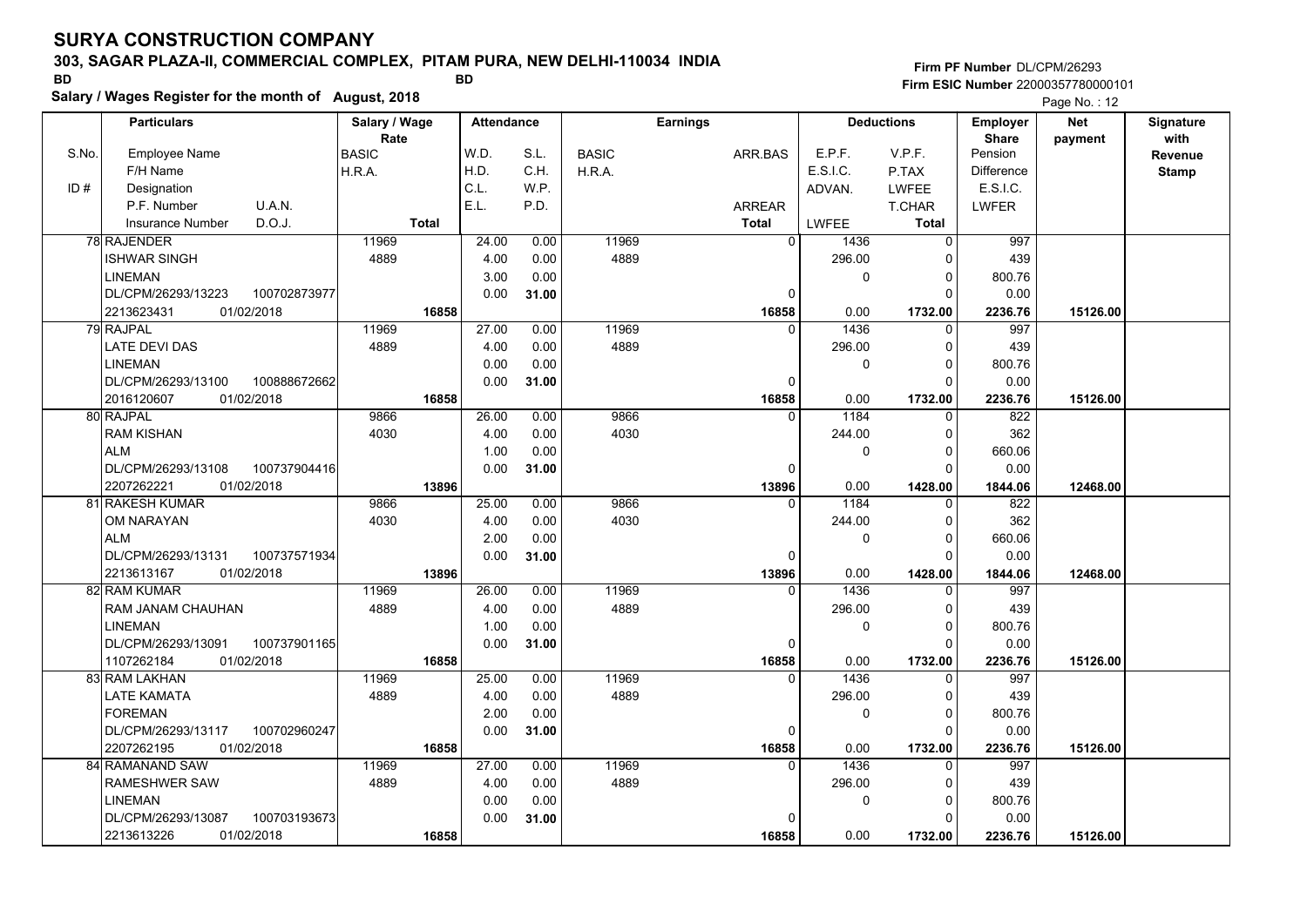### **303, SAGAR PLAZA-II, COMMERCIAL COMPLEX, PITAM PURA, NEW DELHI-110034 INDIA**

**Salary / Wages Register for the month of August, 2018 BD BD**

**Firm PF Number**DL/CPM/26293**Firm ESIC Number** 22000357780000101

|       | <b>Particulars</b>                 | Salary / Wage |       | <b>Attendance</b> |       | <b>Earnings</b> |               | <b>Deductions</b> |             | <b>Employer</b> | <b>Net</b><br>payment   | Signature |                        |
|-------|------------------------------------|---------------|-------|-------------------|-------|-----------------|---------------|-------------------|-------------|-----------------|-------------------------|-----------|------------------------|
| S.No. | Employee Name                      | Rate<br>BASIC |       | W.D.              | S.L.  | <b>BASIC</b>    | ARR BAS       |                   | E.P.F.      | V.P.F.          | <b>Share</b><br>Pension |           | with<br><b>Revenue</b> |
|       | F/H Name                           | H.R.A.        |       | H.D.              | C.H.  | H.R.A.          |               |                   | E.S.I.C.    | P.TAX           | Difference              |           | <b>Stamp</b>           |
| ID#   | Designation                        |               |       | C.L.              | W.P.  |                 |               |                   | ADVAN.      | LWFEE           | E.S.I.C.                |           |                        |
|       | U.A.N.<br>P.F. Number              |               |       | E.L.              | P.D.  |                 | <b>ARREAR</b> |                   |             | <b>T.CHAR</b>   | <b>LWFER</b>            |           |                        |
|       | D.O.J.<br>Insurance Number         | <b>Total</b>  |       |                   |       |                 | <b>Total</b>  |                   | LWFEE       | <b>Total</b>    |                         |           |                        |
|       | <b>85 RAMESH KUMAR</b>             | 9866          |       | 26.00             | 0.00  | 9866            |               | $\Omega$          | 1184        | $\Omega$        | 822                     |           |                        |
|       | CHATRU                             | 4030          |       | 4.00              | 0.00  | 4030            |               |                   | 244.00      | O               | 362                     |           |                        |
|       | <b>ALM</b>                         |               |       | 1.00              | 0.00  |                 |               |                   | 0           | $\Omega$        | 660.06                  |           |                        |
|       | DL/CPM/26293/13038<br>101016589965 |               |       | 0.00              | 31.00 |                 |               | $\Omega$          |             | $\Omega$        | 0.00                    |           |                        |
|       | 01/02/2018<br>2016369601           |               | 13896 |                   |       |                 |               | 13896             | 0.00        | 1428.00         | 1844.06                 | 12468.00  |                        |
|       | 86 RAVI KUMAR RAJBHAR              | 9866          |       | 11.00             | 0.00  | 4137            |               | $\Omega$          | 496         | $\Omega$        | 345                     |           |                        |
|       | SURESH RAJBHAR                     | 4030          |       | 2.00              | 0.00  | 1690            |               |                   | 102.00      | 0               | 151                     |           |                        |
|       | <b>ALM</b>                         |               |       | 0.00              | 18.00 |                 |               |                   | 0           | $\Omega$        | 276.78                  |           |                        |
|       | DL/CPM/26293/13115<br>101048823565 |               |       | 0.00              | 13.00 |                 |               | $\Omega$          |             | $\Omega$        | 0.00                    |           |                        |
|       | 2303057723<br>01/02/2018           |               | 13896 |                   |       |                 |               | 5827              | 0.00        | 598.00          | 772.78                  | 5229.00   |                        |
|       | 87 RAVINDER                        | 9866          |       | 26.00             | 0.00  | 9866            |               | $\mathbf{0}$      | 1184        | 0               | 822                     |           |                        |
|       | <b>AJIT KUMAR</b>                  | 4030          |       | 4.00              | 0.00  | 4030            |               |                   | 244.00      | $\Omega$        | 362                     |           |                        |
|       | <b>ALM</b>                         |               |       | 1.00              | 0.00  |                 |               |                   | 0           | $\Omega$        | 660.06                  |           |                        |
|       | DL/CPM/26293/13124<br>100735790800 |               |       | 0.00              | 31.00 |                 |               | $\Omega$          |             | $\Omega$        | 0.00                    |           |                        |
|       | 2213997145<br>01/02/2018           |               | 13896 |                   |       |                 |               | 13896             | 0.00        | 1428.00         | 1844.06                 | 12468.00  |                        |
|       | <b>88 RAVINDER KUMAR</b>           | 11969         |       | 26.00             | 0.00  | 11969           |               | $\Omega$          | 1436        | $\Omega$        | 997                     |           |                        |
|       | PRATAP SINGH                       | 4889          |       | 4.00              | 0.00  | 4889            |               |                   | 296.00      | $\Omega$        | 439                     |           |                        |
|       | <b>LINEMAN</b>                     |               |       | 1.00              | 0.00  |                 |               |                   | 0           | $\Omega$        | 800.76                  |           |                        |
|       | DL/CPM/26293/12942<br>100703120270 |               |       | 0.00              | 31.00 |                 |               | 0                 |             | $\Omega$        | 0.00                    |           |                        |
|       | 2206568815<br>01/02/2018           |               | 16858 |                   |       |                 |               | 16858             | 0.00        | 1732.00         | 2236.76                 | 15126.00  |                        |
|       | 89 RIZWAN                          | 9866          |       | 14.00             | 0.00  | 5092            |               | $\Omega$          | 611         | $\Omega$        | 424                     |           |                        |
|       | <b>YUSUF</b>                       | 4030          |       | 2.00              | 0.00  | 2080            |               |                   | 126.00      | $\Omega$        | 187                     |           |                        |
|       | <b>ALM</b>                         |               |       | 0.00              | 15.00 |                 |               |                   | 0           | 0               | 340.67                  |           |                        |
|       | DL/CPM/26293/13240<br>100536479718 |               |       | 0.00              | 16.00 |                 |               | 0                 |             | $\Omega$        | 0.00                    |           |                        |
|       | 08/03/2018<br>2214390826           |               | 13896 |                   |       |                 |               | 7172              | 0.00        | 737.00          | 951.67                  | 6435.00   |                        |
|       | 90 ROSHAN YADAV                    | 9866          |       | 27.00             | 0.00  | 9866            |               | $\mathbf{0}$      | 1184        | $\Omega$        | 822                     |           |                        |
|       | RAM YAGYA YADAV                    | 4030          |       | 4.00              | 0.00  | 4030            |               |                   | 244.00      | 0               | 362                     |           |                        |
|       | <b>ALM</b>                         |               |       | 0.00              | 0.00  |                 |               |                   | $\mathbf 0$ | $\Omega$        | 660.06                  |           |                        |
|       | DL/CPM/26293/12993<br>100737935697 |               |       | 0.00              | 31.00 |                 |               | 0                 |             | $\Omega$        | 0.00                    |           |                        |
|       | 01/02/2018<br>2206570421           |               | 13896 |                   |       |                 |               | 13896             | 0.00        | 1428.00         | 1844.06                 | 12468.00  |                        |
|       | 91 SAJJAN SINGH                    | 11969         |       | 26.00             | 0.00  | 11969           |               | $\Omega$          | 1436        | $\Omega$        | 997                     |           |                        |
|       | LATE SARDAR SINGH                  | 4889          |       | 4.00              | 0.00  | 4889            |               |                   | 296.00      | $\Omega$        | 439                     |           |                        |
|       | <b>LINEMAN</b>                     |               |       | 1.00              | 0.00  |                 |               |                   | 0           | 0               | 800.76                  |           |                        |
|       | DL/CPM/26293/13025<br>100702962903 |               |       | 0.00              | 31.00 |                 |               |                   |             | $\Omega$        | 0.00                    |           |                        |
|       | 01/02/2018<br>2211694133           |               | 16858 |                   |       |                 |               | 16858             | 0.00        | 1732.00         | 2236.76                 | 15126.00  |                        |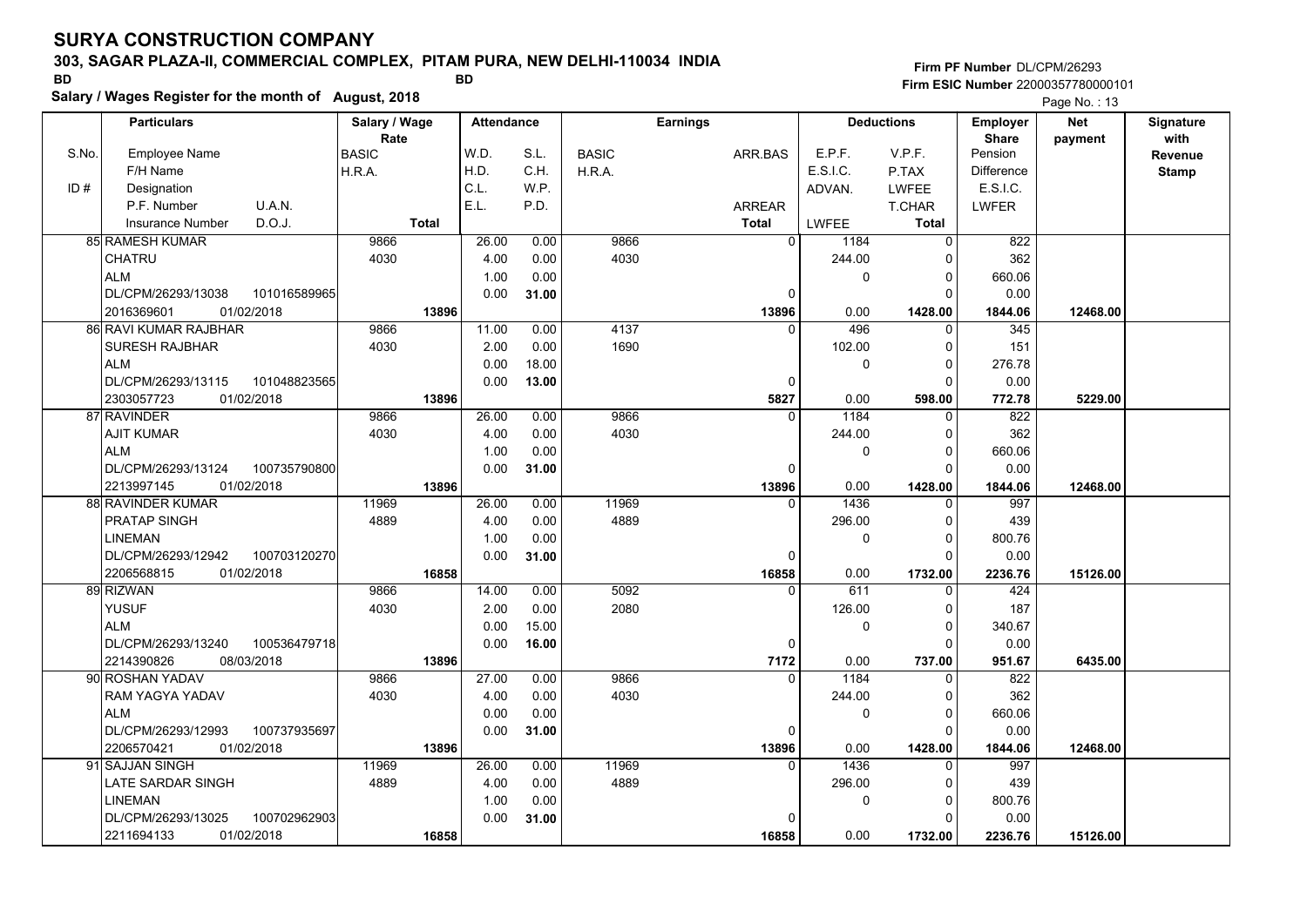### **303, SAGAR PLAZA-II, COMMERCIAL COMPLEX, PITAM PURA, NEW DELHI-110034 INDIA**

**Salary / Wages Register for the month of August, 2018 BD BD**

**Firm PF Number**DL/CPM/26293**Firm ESIC Number** 22000357780000101

|       | <b>Particulars</b>                 | Salary / Wage        |              | <b>Attendance</b><br><b>Earnings</b> |       |              |              |                  | <b>Deductions</b> | Employer                | <b>Net</b> | Signature       |
|-------|------------------------------------|----------------------|--------------|--------------------------------------|-------|--------------|--------------|------------------|-------------------|-------------------------|------------|-----------------|
| S.No. | Employee Name                      | Rate<br><b>BASIC</b> |              | W.D.                                 | S.L.  | <b>BASIC</b> | ARR.BAS      | E.P.F.           | V.P.F.            | <b>Share</b><br>Pension | payment    | with<br>Revenue |
|       | F/H Name                           | H.R.A.               |              | H.D.                                 | C.H.  | H.R.A.       |              | E.S.I.C.         | P.TAX             | <b>Difference</b>       |            | <b>Stamp</b>    |
| ID#   | Designation                        |                      |              | C.L.                                 | W.P.  |              |              | ADVAN.           | <b>LWFEE</b>      | E.S.I.C.                |            |                 |
|       | U.A.N.<br>P.F. Number              |                      |              | E.L.                                 | P.D.  |              | ARREAR       |                  | T.CHAR            | <b>LWFER</b>            |            |                 |
|       | D.O.J.<br><b>Insurance Number</b>  |                      | <b>Total</b> |                                      |       |              | <b>Total</b> | <b>LWFEE</b>     | <b>Total</b>      |                         |            |                 |
|       | 92 SANDEEP                         | 11969                |              | 25.00                                | 0.00  | 11969        |              | 0<br>1436        | 0                 | 997                     |            |                 |
|       | <b>RAM KUMAR</b>                   | 4889                 |              | 4.00                                 | 0.00  | 4889         |              | 296.00           | $\Omega$          | 439                     |            |                 |
|       | <b>LINEMAN</b>                     |                      |              | 2.00                                 | 0.00  |              |              | $\pmb{0}$        | $\Omega$          | 800.76                  |            |                 |
|       | 100703164486<br>DL/CPM/26293/13024 |                      |              | 0.00                                 | 31.00 |              |              | 0                | $\Omega$          | 0.00                    |            |                 |
|       | 01/02/2018<br>1113011531           |                      | 16858        |                                      |       |              | 16858        | 0.00             | 1732.00           | 2236.76                 | 15126.00   |                 |
|       | 93 SANDEEP KUMAR JAISWAL           | 11969                |              | 26.00                                | 0.00  | 11969        |              | 1436<br>$\Omega$ | $\Omega$          | 997                     |            |                 |
|       | OM PRAKASH JAISWAL                 | 4889                 |              | 4.00                                 | 0.00  | 4889         |              | 296.00           | $\Omega$          | 439                     |            |                 |
|       | <b>LINEMAN</b>                     |                      |              | 1.00                                 | 0.00  |              |              | $\mathbf 0$      | 0                 | 800.76                  |            |                 |
|       | DL/CPM/26293/12971<br>100727142628 |                      |              | 0.00                                 | 31.00 |              |              | 0                | $\Omega$          | 0.00                    |            |                 |
|       | 2015973102<br>01/02/2018           |                      | 16858        |                                      |       |              | 16858        | 0.00             | 1732.00           | 2236.76                 | 15126.00   |                 |
|       | 94 SANJEET JHA                     | 9866                 |              | 27.00                                | 0.00  | 9866         |              | 1184<br>$\Omega$ | $\Omega$          | 822                     |            |                 |
|       | LATE VIDUR JHA                     | 4030                 |              | 4.00                                 | 0.00  | 4030         |              | 244.00           | $\Omega$          | 362                     |            |                 |
|       | <b>ALM</b>                         |                      |              | 0.00                                 | 0.00  |              |              | $\mathbf 0$      | $\Omega$          | 660.06                  |            |                 |
|       | DL/CPM/26293/12977<br>100702964553 |                      |              | 0.00                                 | 31.00 |              |              | $\Omega$         | $\Omega$          | 0.00                    |            |                 |
|       | 2012723623<br>01/02/2018           |                      | 13896        |                                      |       |              | 13896        | 0.00             | 1428.00           | 1844.06                 | 12468.00   |                 |
|       | 95 SATISH KUMAR                    | 11969                |              | 26.00                                | 0.00  | 11969        |              | 1436<br>0        | 0                 | 997                     |            |                 |
|       | LATE SUBEY SINGH                   | 4889                 |              | 4.00                                 | 0.00  | 4889         |              | 296.00           | $\Omega$          | 439                     |            |                 |
|       | <b>LINEMAN</b>                     |                      |              | 1.00                                 | 0.00  |              |              | 0                | $\Omega$          | 800.76                  |            |                 |
|       | DL/CPM/26293/13121<br>100702964065 |                      |              | 0.00                                 | 31.00 |              |              | $\Omega$         | $\Omega$          | 0.00                    |            |                 |
|       | 2213905895<br>01/02/2018           |                      | 16858        |                                      |       |              | 16858        | 0.00             | 1732.00           | 2236.76                 | 15126.00   |                 |
|       | 96 SATYWAN                         | 9866                 |              | 26.00                                | 0.00  | 9866         |              | 1184<br>$\Omega$ | $\Omega$          | 822                     |            |                 |
|       | <b>SAWROOP SINGH</b>               | 4030                 |              | 4.00                                 | 0.00  | 4030         |              | 244.00           | $\Omega$          | 362                     |            |                 |
|       | <b>ALM</b>                         |                      |              | 1.00                                 | 0.00  |              |              | $\mathbf 0$      | $\Omega$          | 660.06                  |            |                 |
|       | 100738267043<br>DL/CPM/26293/13105 |                      |              | 0.00                                 | 31.00 |              |              | 0                | $\Omega$          | 0.00                    |            |                 |
|       | 2212579232<br>01/02/2018           |                      | 13896        |                                      |       |              | 13896        | 0.00             | 1428.00           | 1844.06                 | 12468.00   |                 |
|       | 97 SHIV SARAN                      | 9866                 |              | 25.00                                | 0.00  | 9866         |              | 1184<br>$\Omega$ | 0                 | 822                     |            |                 |
|       | <b>HARPAL SINGH</b>                | 4030                 |              | 4.00                                 | 0.00  | 4030         |              | 244.00           | $\Omega$          | 362                     |            |                 |
|       | <b>ALM</b>                         |                      |              | 2.00                                 | 0.00  |              |              | $\mathbf 0$      | $\Omega$          | 660.06                  |            |                 |
|       | DL/CPM/26293/12995<br>100702863352 |                      |              | 0.00                                 | 31.00 |              |              | 0                | $\Omega$          | 0.00                    |            |                 |
|       | 2207256138<br>01/02/2018           |                      | 13896        |                                      |       |              | 13896        | 0.00             | 1428.00           | 1844.06                 | 12468.00   |                 |
|       | 98 SHIVSHANKAR                     | 9866                 |              | 26.00                                | 0.00  | 9866         |              | 1184<br>$\Omega$ | $\Omega$          | 822                     |            |                 |
|       | LATE CHAVDHARI RAM                 | 4030                 |              | 4.00                                 | 0.00  | 4030         |              | 244.00           | $\Omega$          | 362                     |            |                 |
|       | <b>ALM</b>                         |                      |              | 1.00                                 | 0.00  |              |              | 0                | 0                 | 660.06                  |            |                 |
|       | DL/CPM/26293/13035<br>100702958998 |                      |              | 0.00                                 | 31.00 |              |              | $\Omega$         | ŋ                 | 0.00                    |            |                 |
|       | 01/02/2018<br>2207262218           |                      | 13896        |                                      |       |              | 13896        | 0.00             | 1428.00           | 1844.06                 | 12468.00   |                 |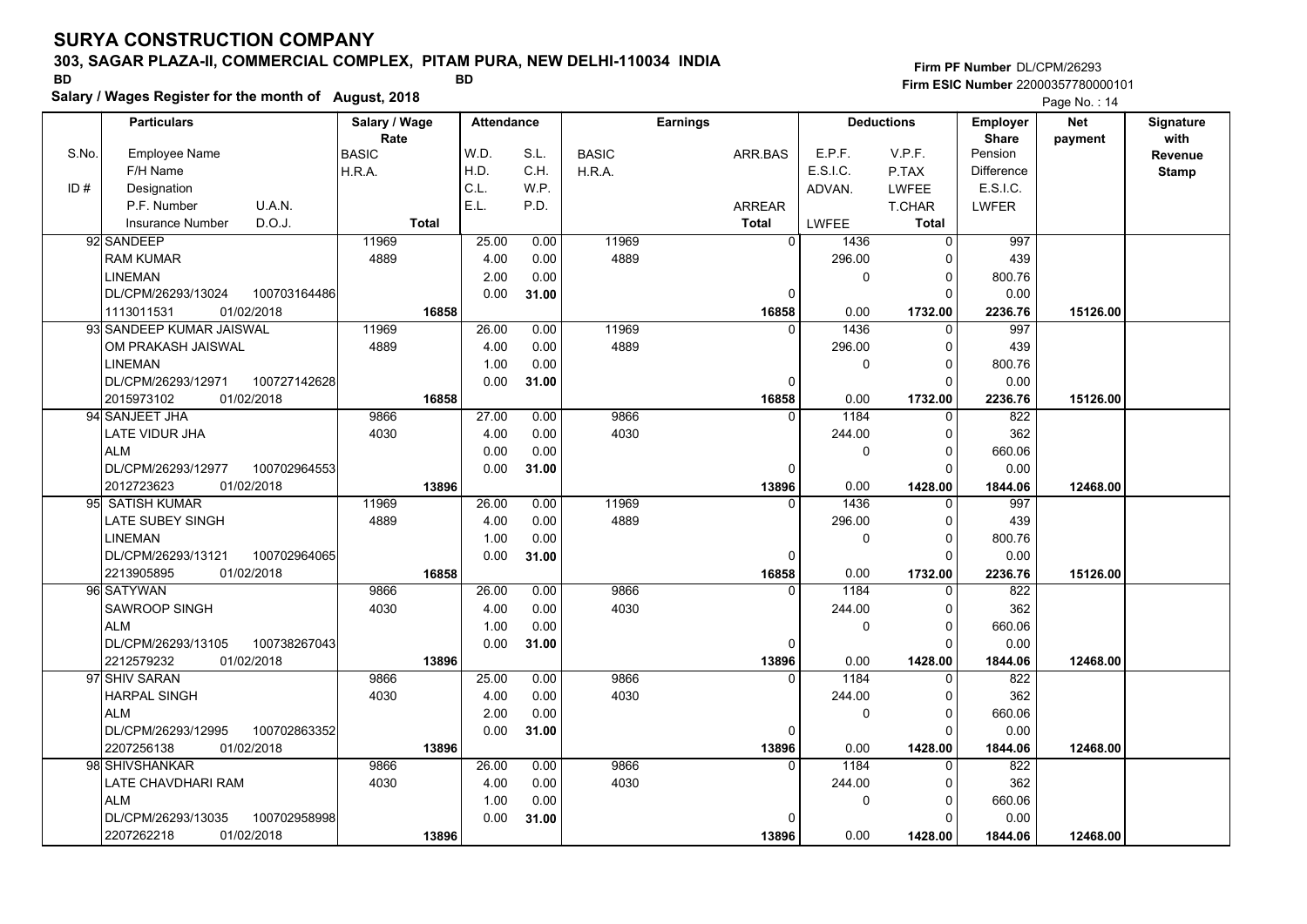### **303, SAGAR PLAZA-II, COMMERCIAL COMPLEX, PITAM PURA, NEW DELHI-110034 INDIA**

**Firm PF Number**DL/CPM/26293**Firm ESIC Number** 22000357780000101

|       | <b>Particulars</b>                 |                      | Salary / Wage |       | <b>Attendance</b> |              | <b>Earnings</b> |              |             | <b>Deductions</b>    |                         | <b>Net</b> | Signature               |
|-------|------------------------------------|----------------------|---------------|-------|-------------------|--------------|-----------------|--------------|-------------|----------------------|-------------------------|------------|-------------------------|
| S.No. | Employee Name                      | Rate<br><b>BASIC</b> |               | W.D.  | S.L.              | <b>BASIC</b> |                 | ARR.BAS      | E.P.F.      | V.P.F.               | <b>Share</b><br>Pension | payment    | with                    |
|       | F/H Name                           | H.R.A.               |               | H.D.  | C.H.              | H.R.A.       |                 |              | E.S.I.C.    | P.TAX                | Difference              |            | Revenue<br><b>Stamp</b> |
| ID#   | Designation                        |                      |               | C.L.  | W.P.              |              |                 |              | ADVAN.      | <b>LWFEE</b>         | E.S.I.C.                |            |                         |
|       | U.A.N.<br>P.F. Number              |                      |               | E.L.  | P.D.              |              |                 | ARREAR       |             | T.CHAR               | <b>LWFER</b>            |            |                         |
|       | D.O.J.<br><b>Insurance Number</b>  |                      | <b>Total</b>  |       |                   |              |                 | <b>Total</b> | LWFEE       | <b>Total</b>         |                         |            |                         |
|       |                                    |                      |               |       |                   |              |                 |              |             |                      |                         |            |                         |
|       | 99 SHRI PAL                        | 11969                |               | 27.00 | 0.00              | 11969        |                 | $\mathbf{0}$ | 1436        | $\mathbf 0$          | 997                     |            |                         |
|       | LATE CHOHAL SINGH                  | 4889                 |               | 4.00  | 0.00              | 4889         |                 |              | 296.00      | $\Omega$             | 439                     |            |                         |
|       | <b>LINEMAN</b>                     |                      |               | 0.00  | 0.00              |              |                 |              | $\mathbf 0$ | $\Omega$<br>$\Omega$ | 800.76                  |            |                         |
|       | DL/CPM/26293/13078<br>100737050502 |                      |               | 0.00  | 31.00             |              |                 | $\mathbf 0$  |             |                      | 0.00                    |            |                         |
|       | 2207256149<br>01/02/2018           |                      | 16858         |       |                   |              |                 | 16858        | 0.00        | 1732.00              | 2236.76                 | 15126.00   |                         |
|       | 100 SHYAM BABU                     | 9866                 |               | 6.00  | 0.00              | 1910         |                 | 0            | 229         | 0                    | 159                     |            |                         |
|       | SURESH SINGH                       | 4030                 |               | 0.00  | 0.00              | 780          |                 |              | 48.00       | $\Omega$             | 70                      |            |                         |
|       | <b>ALM</b>                         |                      |               | 0.00  | 25.00             |              |                 |              | $\mathbf 0$ | $\Omega$             | 127.78                  |            |                         |
|       | DL/CPM/26293/12643<br>100964075537 |                      |               | 0.00  | 6.00              |              |                 | 0            |             | $\Omega$             | 0.00                    |            |                         |
|       | 2205486451<br>01/11/2016           |                      | 13896         |       |                   |              |                 | 2690         | 0.00        | 277.00               | 356.78                  | 2413.00    |                         |
|       | 101 SONU                           | 9866                 |               | 27.00 | 0.00              | 9866         |                 | $\Omega$     | 1184        | 0                    | 822                     |            |                         |
|       | <b>JAI BHAGWAN</b>                 | 4030                 |               | 4.00  | 0.00              | 4030         |                 |              | 244.00      | $\Omega$             | 362                     |            |                         |
|       | <b>ALM</b>                         |                      |               | 0.00  | 0.00              |              |                 |              | $\mathbf 0$ | $\Omega$             | 660.06                  |            |                         |
|       | DL/CPM/26293/13185<br>101180664139 |                      |               | 0.00  | 31.00             |              |                 | 0            |             | $\Omega$             | 0.00                    |            |                         |
|       | 2016692396<br>01/02/2018           |                      | 13896         |       |                   |              |                 | 13896        | 0.00        | 1428.00              | 1844.06                 | 12468.00   |                         |
|       | 102 SUBHASH SAH                    | 9866                 |               | 27.00 | 0.00              | 9866         |                 | $\Omega$     | 1184        | $\Omega$             | 822                     |            |                         |
|       | LATE JAI RAM SAH                   | 4030                 |               | 4.00  | 0.00              | 4030         |                 |              | 244.00      | 0                    | 362                     |            |                         |
|       | <b>ALM</b>                         |                      |               | 0.00  | 0.00              |              |                 |              | $\mathbf 0$ | $\Omega$             | 660.06                  |            |                         |
|       | 100702959937<br>DL/CPM/26293/13034 |                      |               | 0.00  | 31.00             |              |                 | 0            |             | $\Omega$             | 0.00                    |            |                         |
|       | 2210045413<br>01/02/2018           |                      | 13896         |       |                   |              |                 | 13896        | 0.00        | 1428.00              | 1844.06                 | 12468.00   |                         |
|       | 103 SUBHASH THAKUR                 | 11969                |               | 26.00 | 0.00              | 11969        |                 | $\Omega$     | 1436        | $\Omega$             | 997                     |            |                         |
|       | PRAMOD THAKUR                      | 4889                 |               | 4.00  | 0.00              | 4889         |                 |              | 296.00      | 0                    | 439                     |            |                         |
|       | <b>LINEMAN</b>                     |                      |               | 1.00  | 0.00              |              |                 |              | $\mathbf 0$ | 0                    | 800.76                  |            |                         |
|       | DL/CPM/26293/13085<br>100703118582 |                      |               | 0.00  | 31.00             |              |                 | $\Omega$     |             | $\Omega$             | 0.00                    |            |                         |
|       | 01/02/2018<br>2213737936           |                      | 16858         |       |                   |              |                 | 16858        | 0.00        | 1732.00              | 2236.76                 | 15126.00   |                         |
|       | 104 SULTAN SINGH TOMER             | 11969                |               | 26.00 | 0.00              | 11969        |                 | $\Omega$     | 1436        | $\Omega$             | 997                     |            |                         |
|       | LATE BHAWAR SINGH                  | 4889                 |               | 4.00  | 0.00              | 4889         |                 |              | 296.00      | 0                    | 439                     |            |                         |
|       | LINEMAN                            |                      |               | 1.00  | 0.00              |              |                 |              | $\pmb{0}$   | $\Omega$             | 800.76                  |            |                         |
|       | DL/CPM/26293/13022<br>100737048565 |                      |               | 0.00  | 31.00             |              |                 | 0            |             | $\Omega$             | 0.00                    |            |                         |
|       | 01/02/2018<br>2211830679           |                      | 16858         |       |                   |              |                 | 16858        | 0.00        | 1732.00              | 2236.76                 | 15126.00   |                         |
|       | 105 SUMIT KUMAR DAHIYA             | 9866                 |               | 26.00 | 0.00              | 9866         |                 | $\mathbf{0}$ | 1184        | 0                    | 822                     |            |                         |
|       | <b>CHANDER BHAN</b>                | 4030                 |               | 4.00  | 0.00              | 4030         |                 |              | 244.00      | 0                    | 362                     |            |                         |
|       | <b>ALM</b>                         |                      |               | 1.00  | 0.00              |              |                 |              | 0           | $\Omega$             | 660.06                  |            |                         |
|       | DL/CPM/26293/13129<br>100736199372 |                      |               | 0.00  | 31.00             |              |                 | $\Omega$     |             | $\Omega$             | 0.00                    |            |                         |
|       | 2213756787<br>01/02/2018           |                      | 13896         |       |                   |              |                 | 13896        | 0.00        | 1428.00              | 1844.06                 | 12468.00   |                         |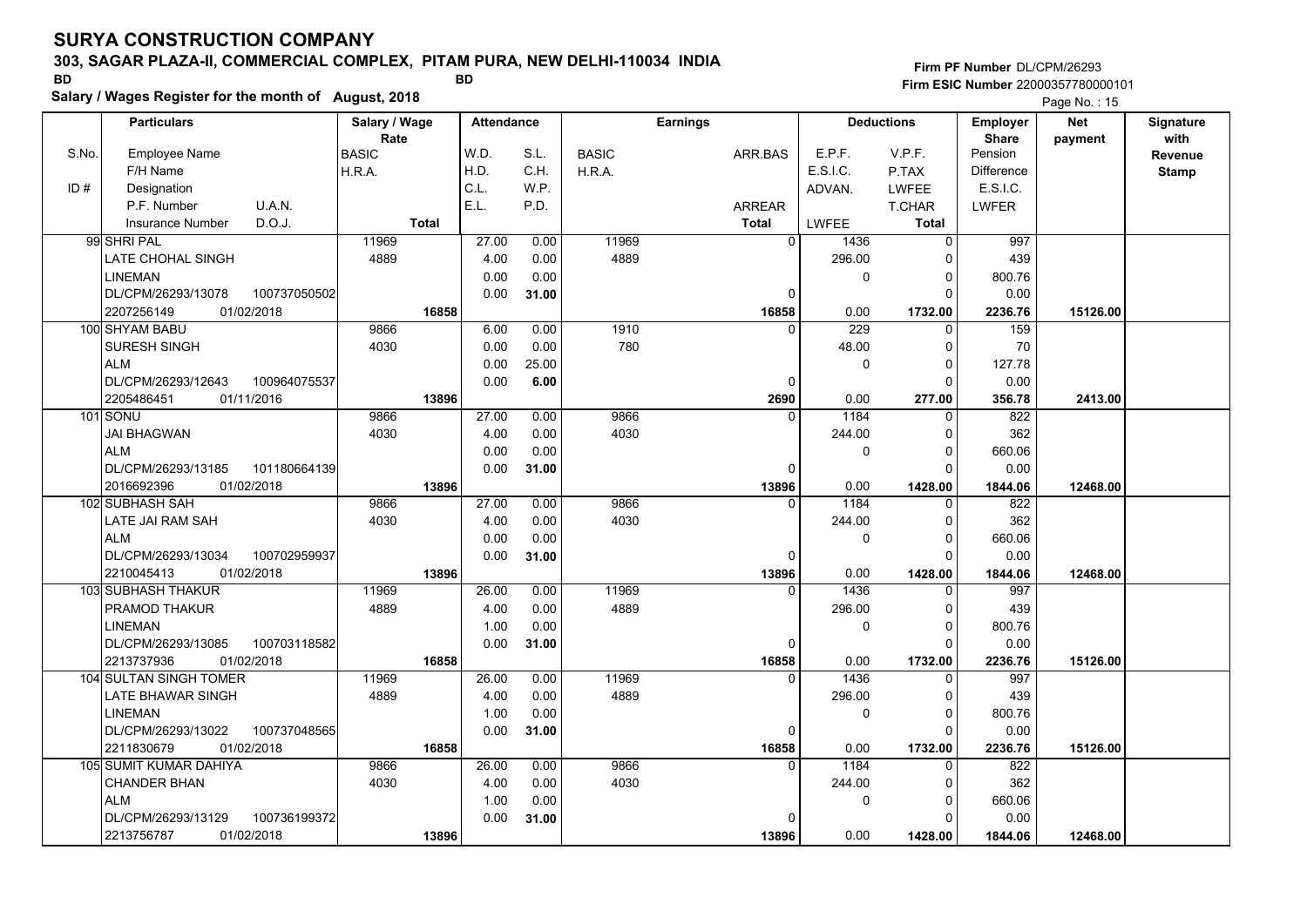### **303, SAGAR PLAZA-II, COMMERCIAL COMPLEX, PITAM PURA, NEW DELHI-110034 INDIA**

### **Salary / Wages Register for the month of August, 2018 BD BD Firm PF Number**DL/CPM/26293**Firm ESIC Number** 22000357780000101

Page No. : 16

**BASIC**  H.R.A.ARR.BASARREAR**Total**S.No.ID #Employee NameF/H Name Designation P.F. NumberInsurance Number**Salary / Wage RateAttendance Earnings BASIC**  H.R.A.**Total**ADVAN.P.TAX LWFEE T.CHAR **Total**LWFEE <sup>1436</sup> <sup>0</sup> E.P.F. V.P.F. E.S.I.C.Pension DifferenceLWFER**Deductions Employer Share**W.D.H.D.C.L.E.L.S.L.C.H.W.P.P.D.**Net paymentSignaturewith Revenue StampParticulars**D.O.J.U.A.N.E.S.I.C. 11969 4889 $\overline{0}$  $\Omega$   **16858** $\overline{0}$  11969 4889 296.00 $\overline{\phantom{0}}$  $\Omega$  $\overline{\phantom{0}}$  $\overline{\phantom{0}}$ 1732.00 0.00 **1732.00 15126.00** 997 439 800.76 0.00 2236.76 106 SUNIL KR PANDAY HARI PD PANDAYLINEMAN DL/CPM/26293/12949 2206570418 **16858**26.00 4.00 1.00 0.00 0.00 0.00 0.00 **31.00**01/02/2018 **2236.76** 822100736611959 9866 4030 $\Omega$   **13896** $\overline{0}$  9866 4030 $1184$  0 244.00 $\overline{\phantom{0}}$  0 $\overline{\phantom{0}}$  $\overline{\phantom{0}}$ 1428.00 0.00 **1428.00 12468.00** 362 660.06 0.00 1844.06 <sup>107</sup> SURENDER CHANDGI RAMALM DL/CPM/26293/1310701/02/2018 2211620795 **13896**27.00 4.00 0.00 0.00 0.00 0.00 0.00 **31.00**01/02/2018 **1844.06** 997100702763554 11969 4889 $\Omega$   **16858** $\overline{0}$ 11969 4889 $1436$  0 296.00 $\overline{\phantom{0}}$  0 $\overline{\phantom{0}}$  $\overline{0}$ 1732.00 0.00 **1732.00 15126.00** 439 800.76 0.00 2236.76 <sup>108</sup> SURENDER SHARMA JAI CHANDLINEMAN DL/CPM/26293/1295501/02/2018 2212840958 **16858**27.00 4.00 0.00 0.00 $0.00$  0.00 0.00 **31.00**01/02/2018 **2236.76** 822100702883474 9866 4030 0  **13896** $\overline{0}$  9866 4030<sup>1184</sup> <sup>0</sup> 244.00 $\overline{\phantom{0}}$  $\Omega$  $\overline{\phantom{0}}$  $\overline{0}$  0.00 **1428.00 12468.00** 362 660.06 0.00 1844.06 <sup>109</sup> SURENDER SINGH MAAN SINGHALM DL/CPM/26293/1321901/02/2018 2206585064 **13896**26.00 4.00 1.00 0.00 0.00 0.00 0.00 **31.00**01/02/2018 **1844.06** 997100737215691 11969 4889 $\Omega$   **16858** $\overline{0}$  11969 4889<sup>1436</sup> <sup>0</sup> 296.00 $\overline{\phantom{0}}$  $\Omega$  $\overline{\phantom{0}}$  $\overline{0}$ 1732.00 0.00 **1732.00 15126.00** 439 800.76 0.00 2236.76 <sup>110</sup> SURENDRA KALLU RAMLINEMAN DL/CPM/26293/1309401/02/2018 2213791370 **16858**26.00 4.00 1.00 0.00 0.00 0.00 0.00 **31.00**01/02/2018 **2236.76** 997100702912463 11969 4889 $\Omega$   **16858** $\overline{0}$  11969 4889<sup>1436</sup> <sup>0</sup> 296.00 $\overline{\phantom{0}}$  $\mathfrak{c}$  $\overline{\phantom{0}}$  $\overline{0}$ 1732.00 0.00 **1732.00 15126.00** 439 800.76 0.00 2236.76 <sup>111</sup> TRIBHUWAN PRASAD VISHWANATH PRASADLINEMAN DL/CPM/26293/1308801/02/2018 2213786178 **16858**24.00 4.00 3.00 0.00 $0.00$  0.00 0.00 **31.00**01/02/2018 **2236.76**822 100738874044 9866 4030 $\Omega$   **13896** 9866 40301184 244.00 $\overline{0}$  $\Omega$  $\overline{0}$  $\overline{0}$ 1428.00 0.00 **1428.00 12468.00** 362 660.06 0.001844.06 <sup>112</sup> VINIT SHARMA MUKESH SHARMAALM DL/CPM/26293/1310201/02/2018 2213664708 **13896**26.00 4.00 1.00 0.00 0.00 0.00 0.00 **31.00**01/02/2018 **1844.06**100703039661